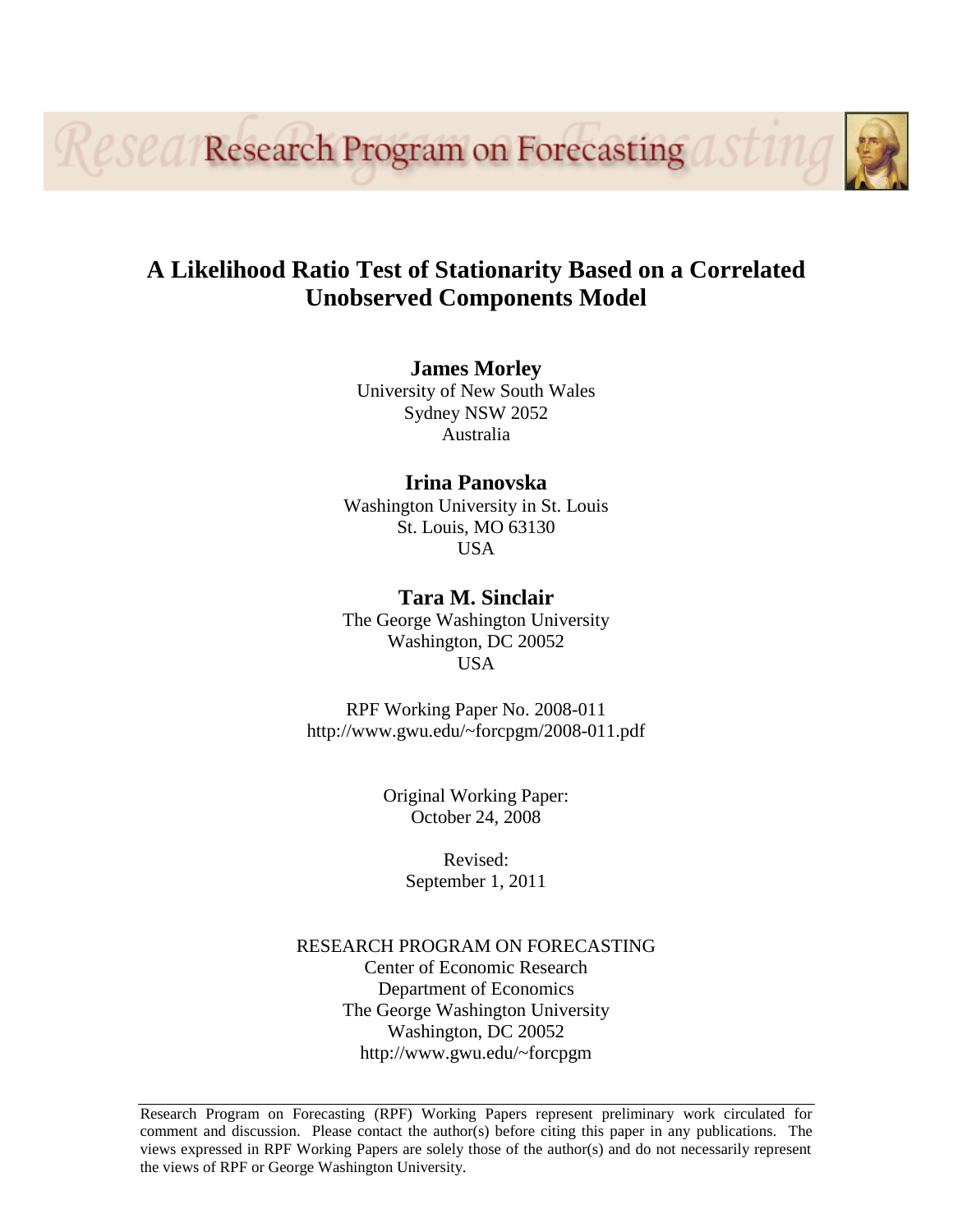## **A Likelihood Ratio Test of Stationarity Based on a Correlated Unobserved Components Model**

**James Morley** University of New South Wales Sydney NSW 2052 Australia

**Irina Panovska** Washington University in St. Louis St. Louis, MO 63130 USA

**Tara M. Sinclair†**

The George Washington University Washington, DC 20052 USA

September 1, 2011

JEL Classifications: C12, C15, C22

Keywords: Stationarity Test, Likelihood Ratio, Unobserved Components, Parametric Bootstrap, Monte Carlo Simulation, Small-Sample Inference

### **Abstract**

We propose a likelihood ratio (LR) test of stationarity based on a widely-used correlated unobserved components model. We verify the asymptotic distribution and consistency of the LR test, while a bootstrap version of the test is at least first-order accurate. Given empiricallyrelevant processes estimated from macroeconomic data, Monte Carlo analysis reveals that the bootstrap version of the LR test has better small-sample size control and higher power than commonly used bootstrap Lagrange multiplier (LM) tests, even when the correct parametric structure is specified for the LM test. A key feature of our proposed LR test is its allowance for correlation between permanent and transitory movements in the time series under consideration, which increases the power of the test given the apparent presence of non-zero correlations for many macroeconomic variables. Based on the bootstrap LR test, and in some cases contrary to the bootstrap LM tests, we can reject trend stationarity for U.S. real GDP, the unemployment rate, consumer prices, and payroll employment in favor of nonstationary processes with volatile stochastic trends.

<sup>&</sup>lt;sup>†</sup> Corresponding author: tsinc@gwu.edu. The authors gratefully acknowledge the support of the Murray Weidenbaum Center on the Economy, Government, and Public Policy for this project as well as support from the Institute for International Economic Policy (IIEP) of the Elliott School and the UFF/CCAS fund at George Washington University. We wish to thank Tino Berger, Drew Creal, William Dunsmuir, Neil Ericsson, Gerdie Everaert, Fred Joutz, Maral Kichian, Tom King, Michael McCracken, Michael Owyang, Phil Rothman, Roberto Samaniego, Christoph Schleicher, Herman Stekler, Tatsuma Wada, and participants at the 2011 AMES conference, the 2011 SCE Meetings, the 2011 SNDE meetings, the GWU Institute for Integrating Statistics in Decision Sciences Seminar, and the 2009 Joint Statistical Meetings for helpful discussions and comments. All remaining errors are our own.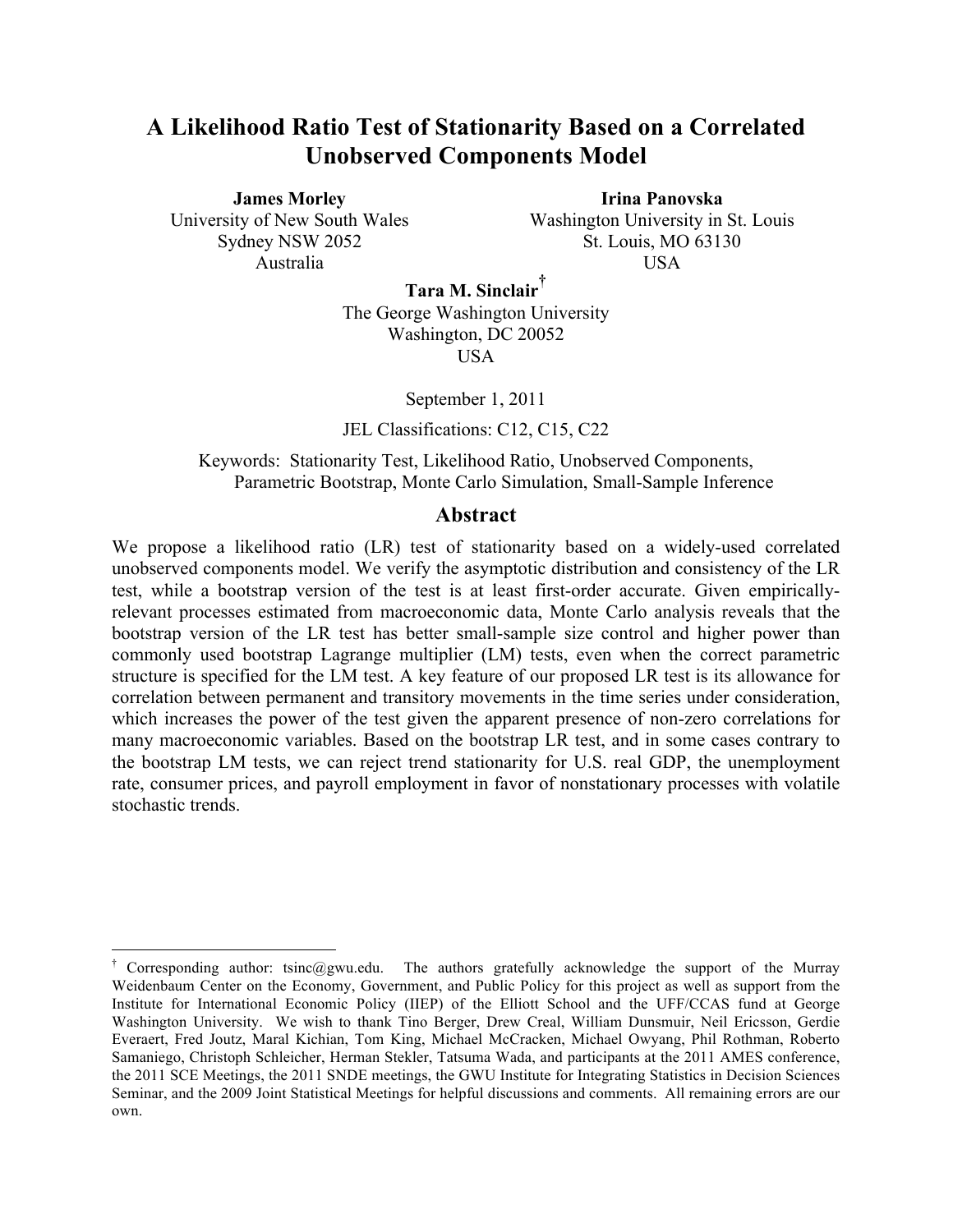## **Introduction**

Beginning in the 1970s, a number of econometric studies suggested that permanent movements in many macroeconomic time series follow a stochastic trend instead of a smooth deterministic time trend. Granger and Newbold (1974) were among the first to argue that macroeconomic data as a rule contained stochastic trends, characterized by autoregressive unit roots, and that using these series in regression models may lead to spurious inferences about their underlying relationships. Nelson and Plosser (1982) could not reject the autoregressive unit root hypothesis in favor of trend stationarity for 13 out of 14 major U.S. macroeconomic time series using statistical techniques developed by Dickey and Fuller (1979).

One drawback of autoregressive unit root tests is that they can have low power in small samples against estimated trend stationary processes (see, for example, DeJong et al., 1992, and Rudebusch, 1992, 1993). As a consequence, stationarity tests, in which the null hypothesis is level-stationarity or trend-stationarity and the alternative is a nonstationary unobserved components process, have become popular. The most well-known stationarity test is the KPSS test (Kwiatkowski et al. 1992) that has the form of a Lagrange multiplier (LM) test, but has a nonstandard asymptotic distribution. KPSS take a nonparametric approach to addressing any serial correlation in the process under the null hypothesis. Leybourne and McCabe (1994) consider a similar LM-type test, but take a parametric approach to addressing serial correlation.

In this paper, we propose a likelihood ratio (LR) test of stationarity based on a correlated unobserved components model that has previously been applied to many macroeconomic variables in the empirical literature and compare its performance to the widely-used LM tests. Drawing from theoretical results in Davis and Dunsmuir (1996) and Chen, Davis, and Dunsmuir (1996) for a moving-average (MA) unit root test, we verify the asymptotic distribution and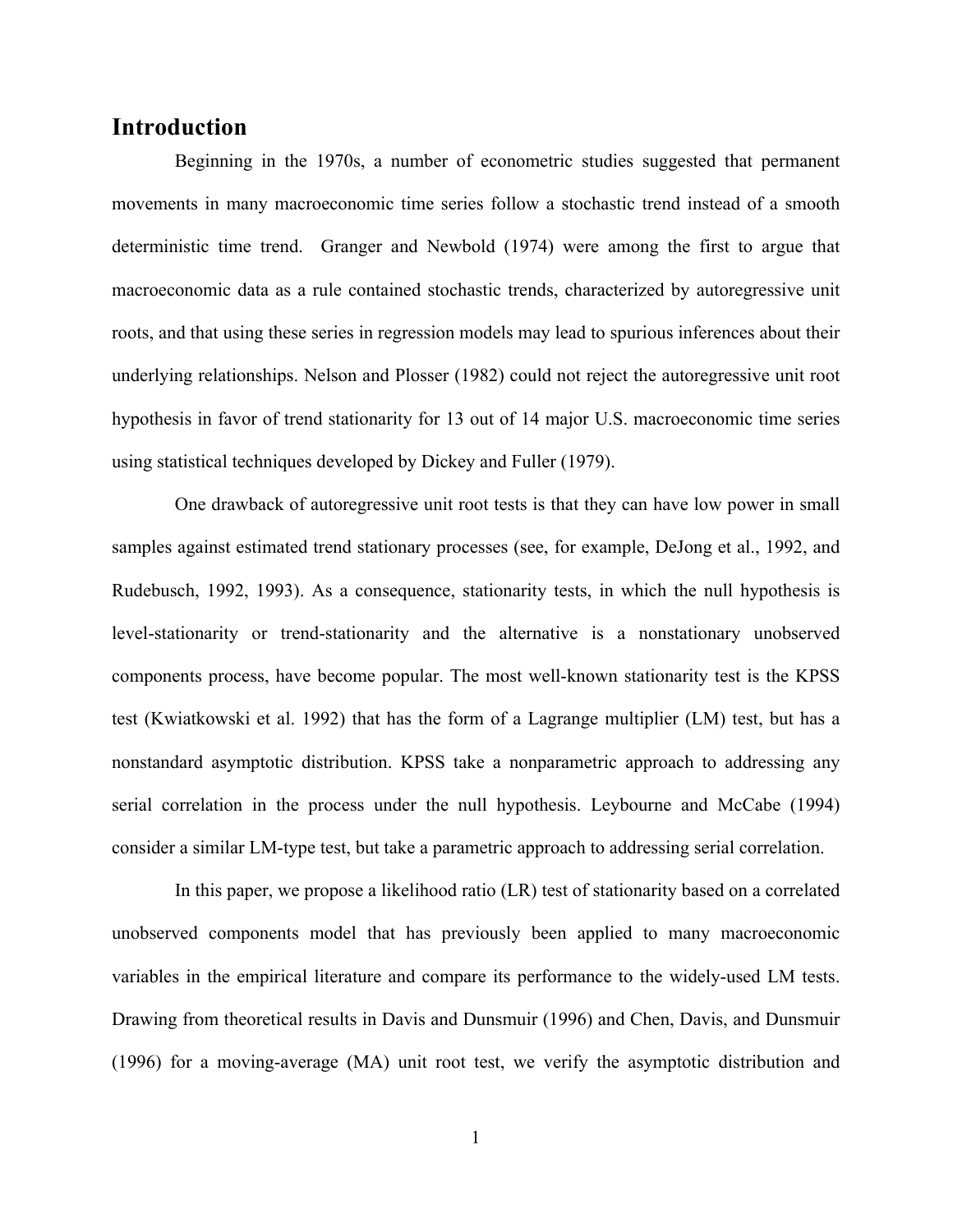consistency of our LR test. Meanwhile, following Gospodinov's (2002) results for an MA(1) model in first differences, a bootstrap version of the LR test of stationarity for our unobserved components model is at least first-order accurate when the bootstrap data are generated under the null hypothesis. Having established the asymptotic validity of our test, we evaluate its smallsample performance given null and alternative processes of the kind estimated for macroeconomic data. Specifically, we estimate null and alternative models for four U.S. macroeconomic time series (real GDP, the unemployment rate, consumer prices, and payroll employment) and make use of the implied data generating processes to simulate data for several Monte Carlo experiments. These experiments reveal that, given the sample sizes and estimated processes for these time series, asymptotic tests are dramatically over-sized, regardless of whether nonparametric or parametric approaches are taken for addressing serial correlation. For the bootstrap versions of the LM tests, the empirical rejection probabilities are closer to the nominal size of the tests, but they still have a tendency to over-reject. Furthermore, the bootstrap LM tests have much lower power against empirically-relevant alternatives than their asymptotic counterparts.<sup>1</sup> By contrast, the bootstrap LR test has excellent small-sample properties, including accurate size and more power than the bootstrap LM tests for empirically-relevant alternatives. When we apply the bootstrap stationarity tests to the four U.S. macroeconomic time series considered in our Monte Carlo analysis, we find that we are able to reject trend stationarity in every case using the bootstrap LR test, while we are unable to reject in some cases using the bootstrap LM tests. Thus, the bootstrap LR test is more informative about the prevalence of stochastic trends in macroeconomic data than its LM counterparts.

<sup>&</sup>lt;sup>1</sup> Rothman (1997) also finds that the bootstrap version of the KPSS test has low power in the case of an alternative based on estimates for U.S. real per capita GNP.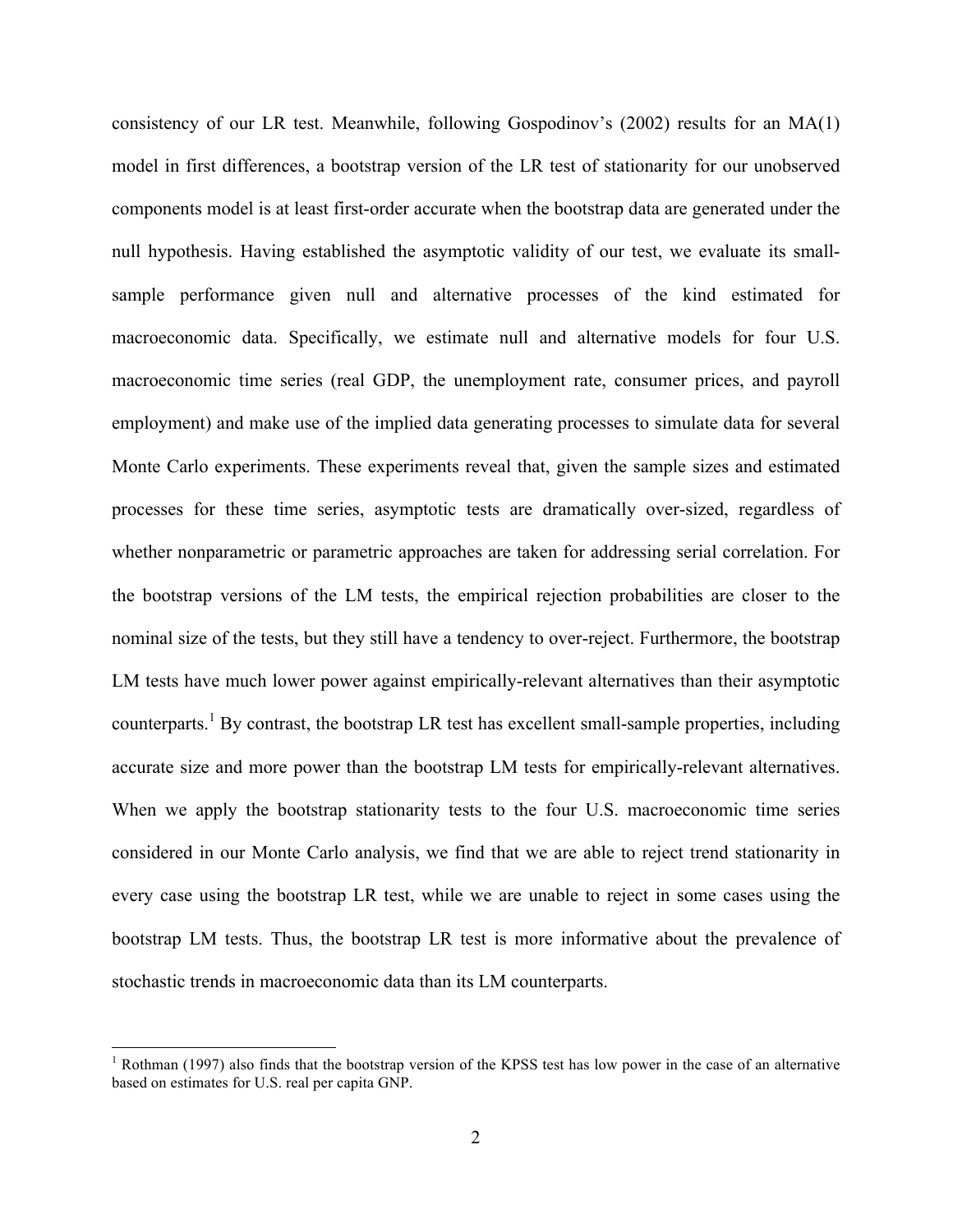Although much of the econometrics literature on stationarity tests has focused on the LM-type tests, our LR test is motivated by a related literature on likelihood-based inference for an MA(1) model with a root of the MA polynomial close to or equal to 1. An LR test of whether the MA root equals 1 is directly related to stationarity tests due to the equivalence between unobserved components models and autoregressive moving average (ARMA) models for first differences. For example, a random walk plus noise model with normally distributed shocks is equivalent to an MA(1) model in first differences, with the MA root equal to 1 corresponding directly to stationarity for the levels. Davis and Dunsmuir (1996) derive an asymptotic approximation of the distribution of the maximum likelihood estimator and the LR test for an MA(1) model with values of the MA root close to or equal to 1, while Davis, Chen, and Dunsmuir (1996) show that the results generalize to testing the closest MA root for ARMA models. Gospodinov (2002) extends Davis and Dunsmuir's (1996) analysis to show that it is asymptotically valid to bootstrap the LR test for an MA(1) model when imposing the null hypothesis of an MA root equal to 1. We make use of these results in order to verify the asymptotic distribution and consistency of the LR test of stationarity based on a correlated unobserved components model and to consider the asymptotic validity of a bootstrap version of this test.

A key feature of our proposed LR test is its allowance for correlation between permanent and transitory movements in the time series under consideration. This is important because estimates for correlated unobserved components models support non-zero correlations for many macroeconomic variables, meaning that allowing for the correlation increases the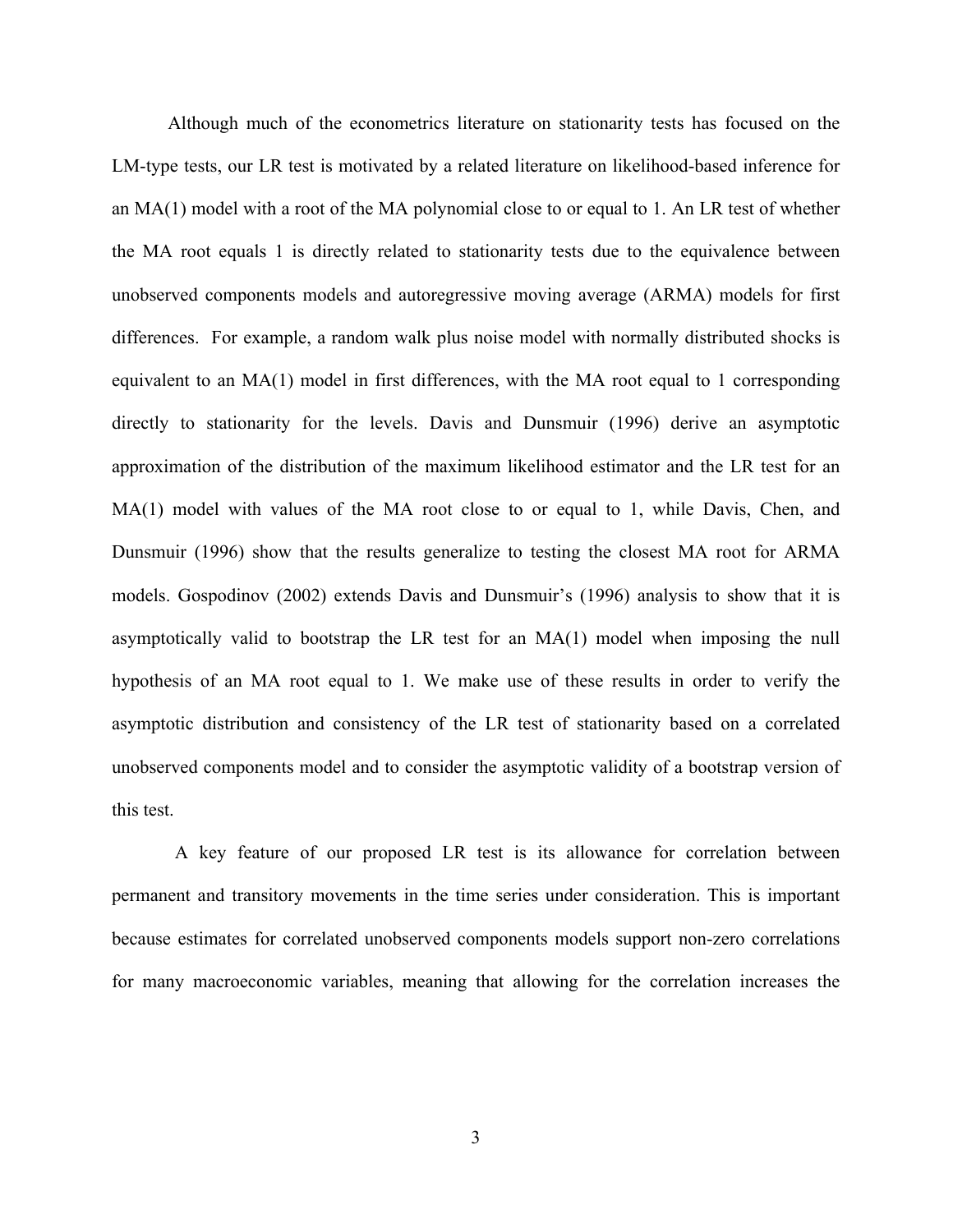power of the LR test by generating higher likelihood values under the alternative.<sup>2</sup> Also, the estimated alternatives when allowing for this correlation often imply large permanent movements in the data over time and are, therefore, far away from the null of stationarity. Thus, we find that the statistical significance of the bootstrap LR test corresponds directly to economic relevance in terms of the importance of stochastic trends in macroeconomic time series.

The remainder of the paper proceeds as follows. In Section 2, we discuss asymptotic and bootstrap tests of stationarity, including both the traditional LM tests and our proposed LR test. In Section 3, we present Monte Carlo analysis of the small-sample size and power performance of the various stationarity tests. In Section 4 we apply the tests to U.S. macroeconomic data. Section 5 concludes.

## **Section 2: Stationarity Tests**

As discussed in KPSS, it is often possible to think about a time series of interest as the sum of a deterministic trend, a random walk component, and a stationary error. In this setting, the test of trend stationarity involves determining whether or not the innovation to the random walk component has zero variance. In this section we focus on three tests of stationarity: KPSS (Kwiatkowski et al., 1992) and LMC (Leybourne and McCabe, 1994), which are both versions of a Lagrange Multiplier (LM) test, and our proposed likelihood ratio (LR) test.

## **2.1 The LM Statistic**

Let  $\hat{u}_t$ ,  $t = 1, \ldots, T$ , be the estimated residuals from a regression of the time series of interest, *y*, on an intercept and a time trend. Assuming that that the innovations to the random

 $2$  See Morley (2007) and Mitra and Sinclair (forthcoming) and references therein for examples of correlated unobserved components models applied to macroeconomic data with significant estimates of non-zero correlation between permanent and transitory movements.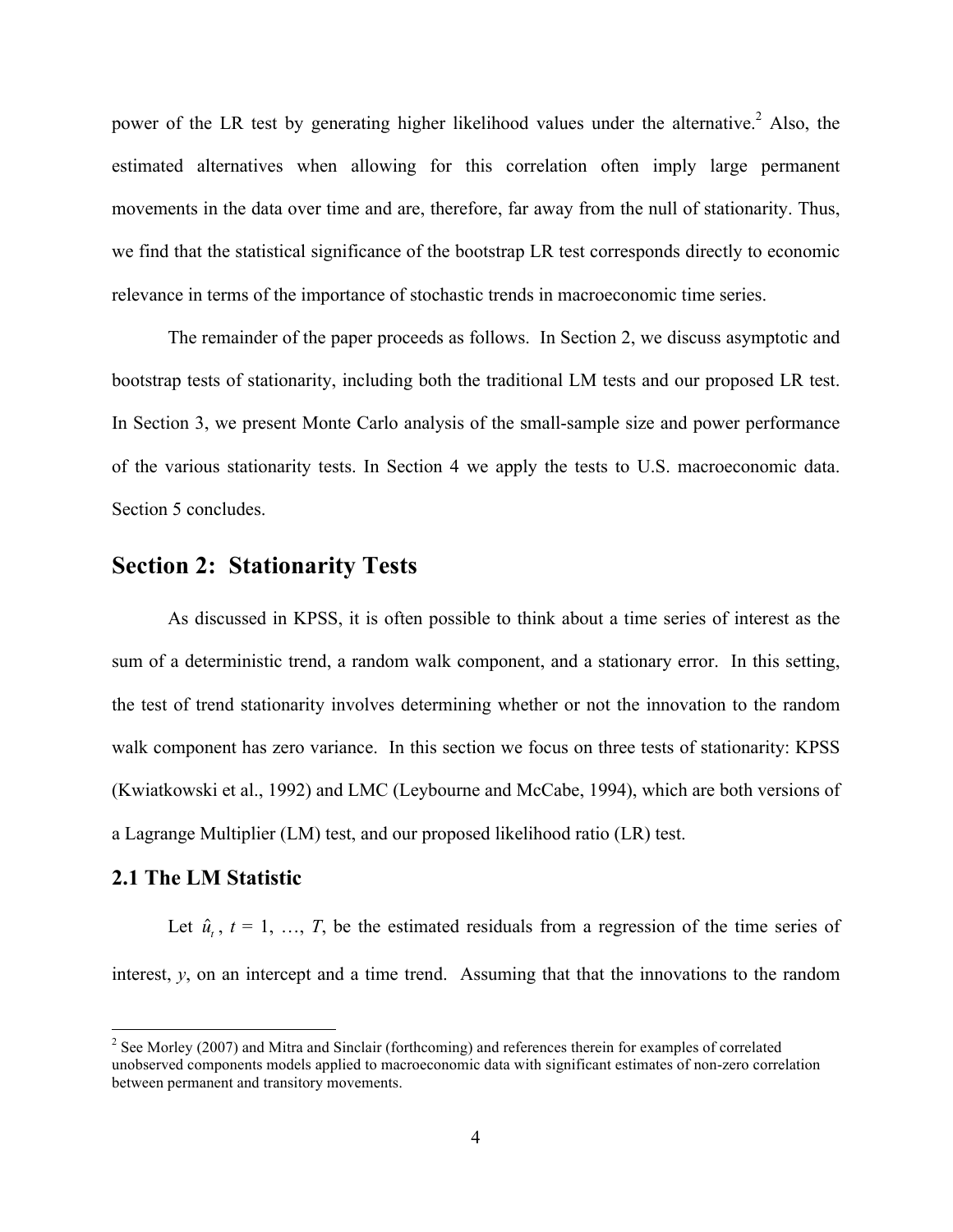walk component are normally distributed and that the stationary errors are iid  $N(0, \sigma_u^2)$ , the onesided LM statistic is the locally best invariant (LBI) statistic for the hypothesis that the innovation to the random walk component has a zero variance (Nyblom and Mäkeläinen, 1983; Nabeya and Tanaka, 1988). The statistic depends on the partial sum process, *St*, of these residuals, and the estimate of the error variance from the regression,  $\hat{\sigma}_u^2$ :

$$
LM = \sum_{t=1}^{T} S_t^2 / \hat{\sigma}_u^2
$$
 (1)

The nonstandard asymptotic distribution of the LM statistic can be derived based on the assumption of iid errors. However, this assumption is unrealistic for most time series to which a stationarity test would be applied because these series are in general highly dependent over time. To address serial correlation in the error, KPSS take a nonparametric approach, whereas LMC take a parametric approach.

#### **2.1.1 KPSS Nonparametric Approach**

To allow for general forms of temporal dependence, KPSS modify the LM test statistic by replacing  $\hat{\sigma}_u^2$  with a nonparametric estimator of the "long-run variance" (i.e.,  $2\pi$  times the spectral density of *u* at frequency zero), which can be denoted as  $s^2(l)$ :

$$
LM = \sum_{t=1}^{T} S_t^2 / s^2 (l)
$$
 (2)

where  $s^2(l) = T^{-1} \sum_l \hat{u}_t^2$ *t*=1  $\sum^T \hat{u}_t^2 + 2T^{-1} \sum^l w(s,l)$ *s*=1  $\sum^l w\big(s,l\big) \sum^T \hat{u}_\iota \hat{u}_{\iota-s}$ *t*=*s*+1  $\sum_{i=1}^{T} \hat{u}_i \hat{u}_{t-s}$  and  $w(s,l)$  is a weighting function, typically the

Bartlett kernel,  $w(s,l) = 1 - s/(l+1)$ . There is a trade-off between size distortions and test power related to the selection of the lag truncation parameter, *l*: the larger the choice of *l*, the smaller the size distortion, but the lower the power of the test. Setting *l* equal to zero is equivalent to not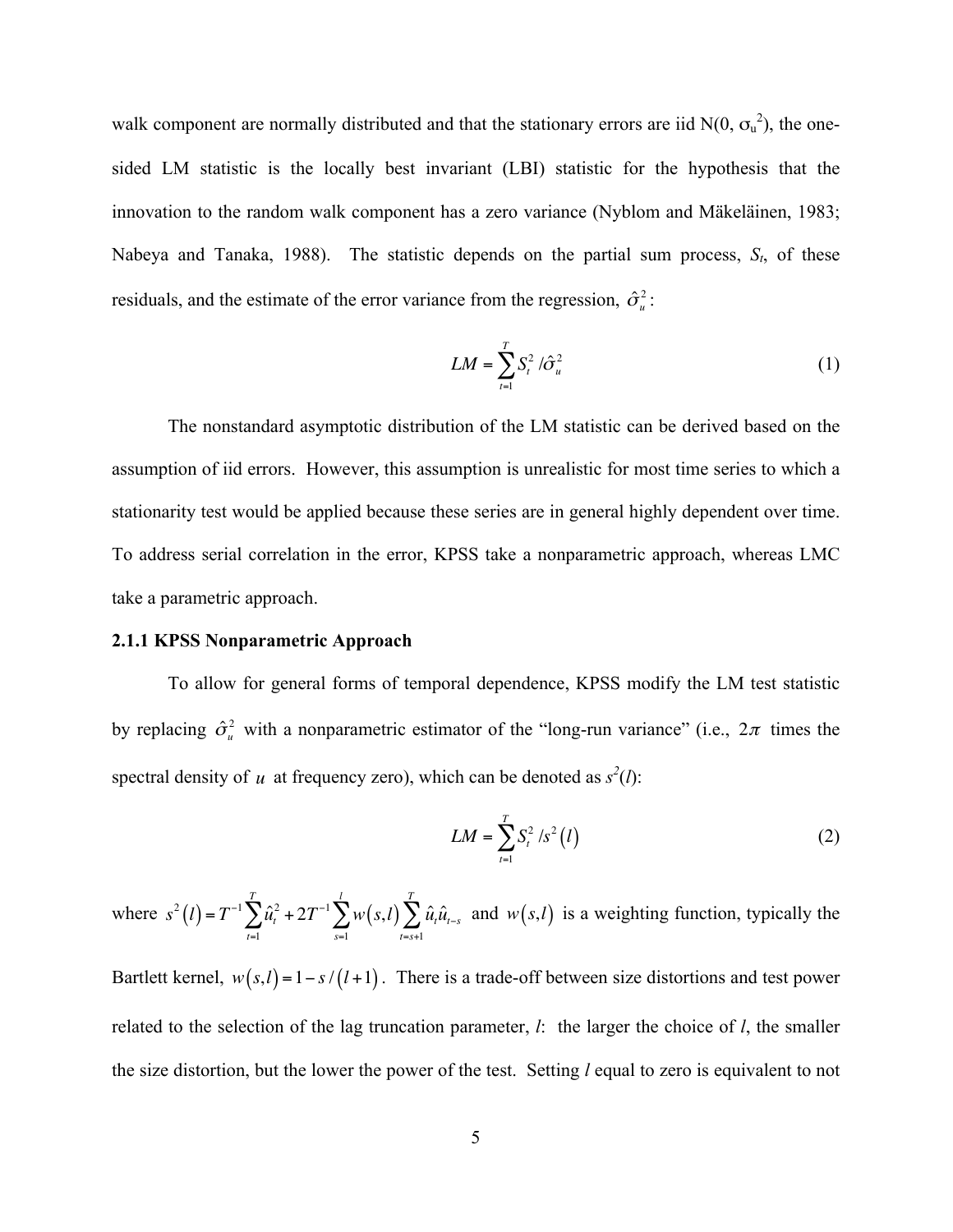correcting for autocorrelation in the errors. In our analysis, we use the generalized KPSS test of Hobijn, Franses and Ooms (2004) with the Bartlett kernel, automatic lag selection (following Newey and West, 1994), and initial bandwidth (*n*) as a function of the length of the series:  $n = \text{int} \left[ 4*(T/100)^{(2/9)} \right]$ , where *int* is a function that takes the integer portion.

KPSS derive the asymptotic distribution of their statistic as an integrated Brownian bridge for level stationarity and an integrated second-level Brownian bridge for trend stationarity. Thus, in both cases, the asymptotic distribution is pivotal, although Müller (2005) considers local-to-unity asymptotics to show that the KPSS tests performs poorly in the presence of high autocorrelation, which is the empirically-relevant context for most macroeconomic data. Caner and Kilian (2001) employ Monte Carlo analysis to show that a parametric bootstrap of the KPSS test reduces small-sample size distortions compared to the asymptotic test for stylized stationary processes with similar levels of persistence to those estimated for real exchange rates. However, as we find in our Monte Carlo analysis, they also show that the bootstrap version of the KPSS has very low power against a nonstationary alternative with large permanent movements.

#### **2.1.2 Leybourne and McCabe Parametric Approach**

Leybourne and McCabe (1994, LMC hereafter) employ a parametric version of the LM test of the null hypothesis of stationarity against the presence of a stochastic trend. LMC address serial correlation by assuming an  $AR(p)$  under the null and thus they include p lagged terms of  $y_t$ in their initial model specification. To obtain their test statistic, LMC construct a series:

$$
y_t^* = y_t - \sum_{i=1}^p \hat{\phi}_i y_{t-i},
$$
 (3)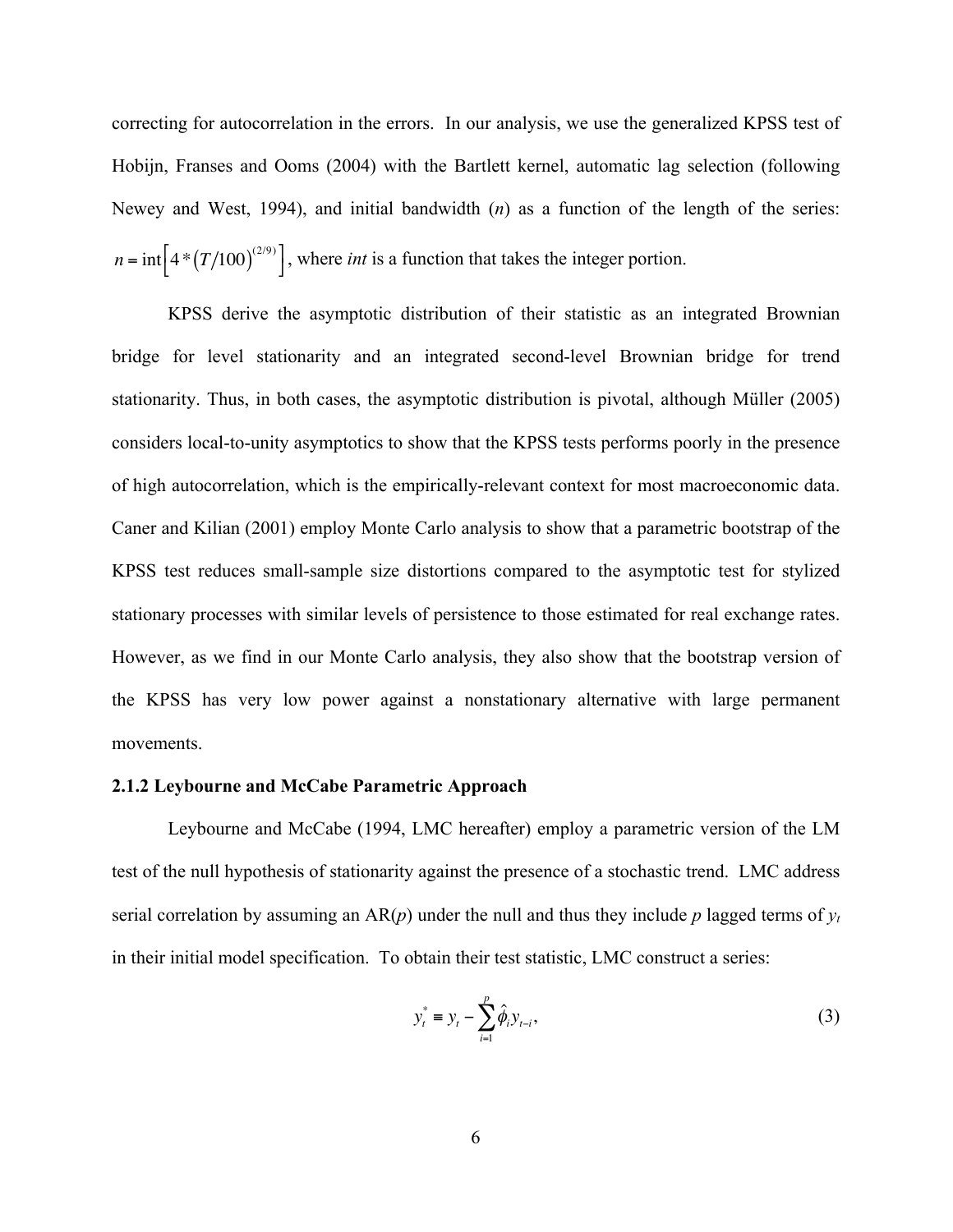where the  $\hat{\phi}_i$  are the maximum likelihood estimates of  $\phi_i$  from the ARIMA(*p*, 1, 1) model:

$$
\Delta y_t = \delta + \sum_{i=1}^p \phi_i \Delta y_{t-i} + u_t + \theta u_{t-1} \tag{4}
$$

The  $ARIMA(p, 1, 1)$  is the reduced-form representation of the unobserved components model LMC assume under the alternative, which is the local-level model of Harvey (1989). This approach gives consistent estimates of the  $AR(p)$  parameters both when the null and the alternative are true.<sup>3</sup> By contrast, if we were to estimate an  $AR(p)$  in levels, the estimates would be inconsistent when the alternative is true. In particular, the estimates would capture an autoregressive unit root, rather than converge to their true values, and the test would have little power, as discussed in LMC.

Similar to KPSS, LMC calculate the residuals,  $\hat{u}_t$ , from a regression of  $y_t^*$  from equation (3) on an intercept and a time trend. The LMC test statistic is then

$$
LMC = \hat{u}' \mathbf{V} \hat{u} \,, \tag{5}
$$

where *V* is a *T* x *T* matrix with *ij*th element equal to the minimum of *i* and *j*. LMC derive the asymptotic distributions under level-stationarity and trend-stationarity of standardized versions of (5), which, like the KPSS test, depend on integrated Brownian bridges and are pivotal. Also, as with the KPSS test, Caner and Kilian (2001) find that a parametric bootstrap version of the LMC test reduces small-sample size distortions compared to the asymptotic test, but the bootstrap version of the test has low power.

<sup>&</sup>lt;sup>3</sup> McCabe and Leybourne (1998) show that the marginal distribution of the maximum likelihood estimates of AR parameters in the case of an MA unit root is asymptotically the same as the distribution of the maximum likelihood estimates in a pure AR(*p*) model. Therefore, if we estimate the first difference of a stationary model (i.e. estimating under the alternative when the null is true), the AR parameter estimates can be used for the null. Meanwhile, for a more complicated alternative, such as the nonstationary unobserved components process considered in this paper, it is straightforward to modify the reduced-form model to allow it to capture the full parametric structure under the alternative, while still being consistent when the null is true.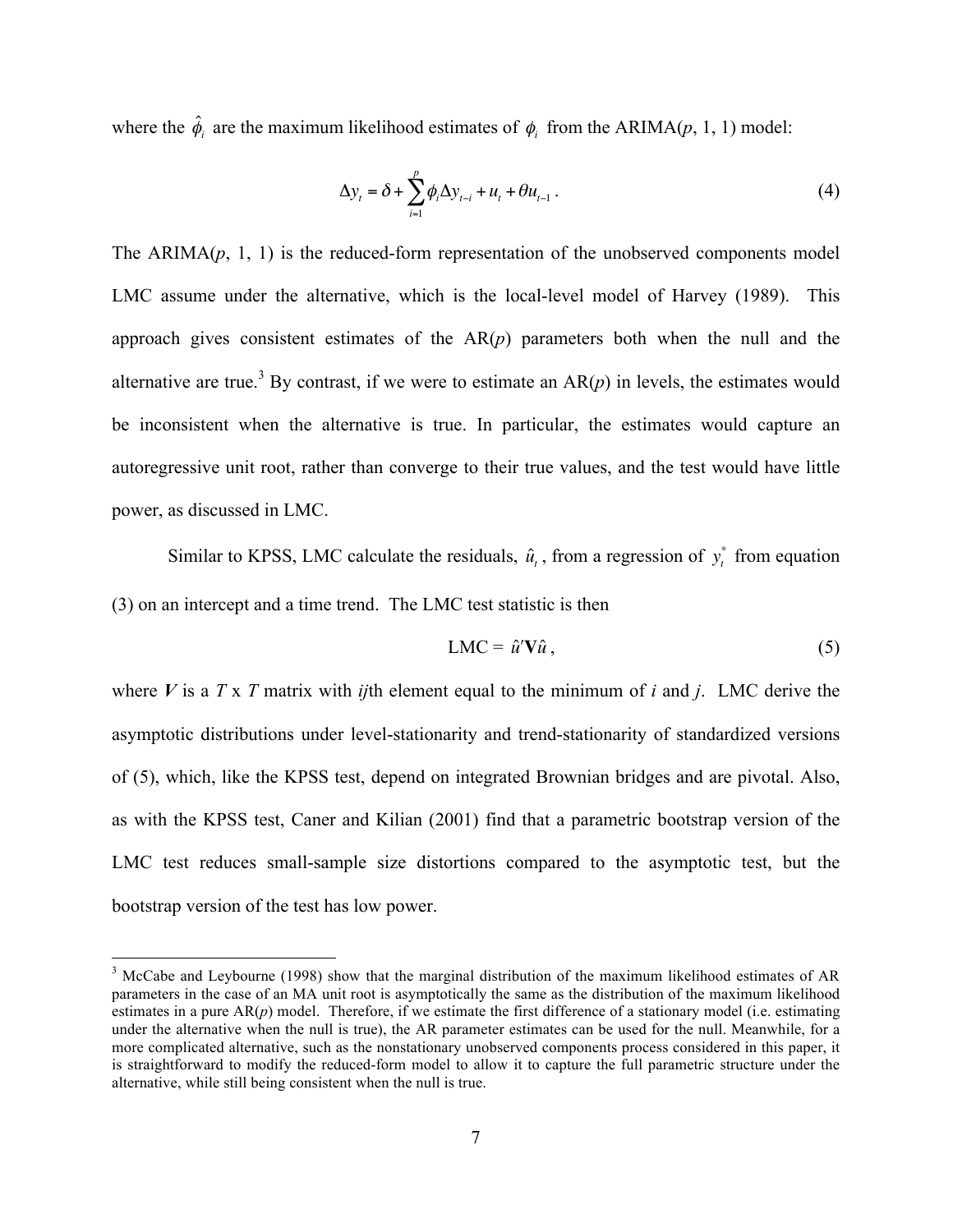### **2.2 The LR Statistic**

Likelihood ratio statistics have been widely used to test for parameter constancy. A stationarity test is an example of a test for parameter constancy with the specific alternative hypothesis of a stochastic trend process. In particular, the alternative can be thought of as a timevarying parameter model in which the long-run mean follows a random walk.

For the LR test proposed here, we follow the parametric approach of LMC. We also assume an  $AR(p)$  under the null. Our alternative, however, has a reduced-form  $ARIMA(p, 1, p)$ representation, which follows from the assumption that the long-run mean is a random walk, whereas LMC consider a local-level model in which the intercept in an autoregression follows a random walk. If the true process is an unobserved components model, then even accounting for the  $AR(p)$  in constructing the test statistic, there is still a transitory MA component in the errors. Under the null of (trend) stationarity, our model in first differences is ARMA(*p*, 1) with a unit MA root. It should be noted that for our Monte Carlo analysis, we modify the reduced-form model for the LMC test in order to allow it to capture the full parametric structure under the alternative, while still being consistent under the null. Thus, the differences in performance between the LMC test and the LR test are not due to parametric misspecification, but purely reflect the relative merits of the tests themselves for given data generating processes.

As discussed in the previous literature, the distribution of the LR statistic is nonstandard for tests of parameter constancy for a variety of reasons, including that, under the null, variances of time-varying parameters are on the boundary of the parameter space, there may be nuisance parameters that are only identified under the alternative, and because the alternative may be a nonstationary process. However, despite its nonstandard distribution, the LR test has been applied in the literature for tests that the root of an MA lag polynomial for an MA(1) model is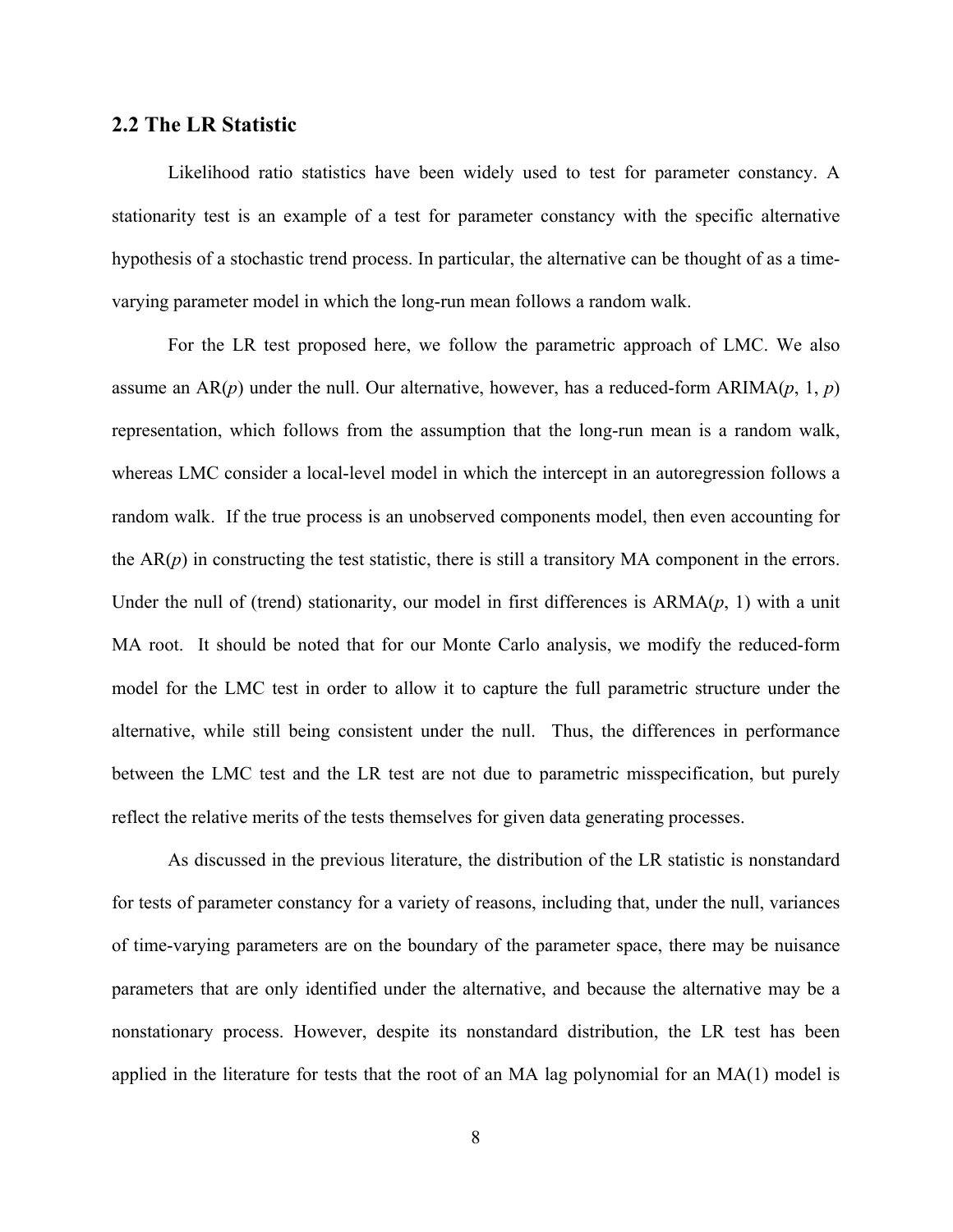close to or equal to 1. To derive the asymptotic approximation of the distribution of the likelihood ratio test statistic for the value of the MA root in this setting, Davis, Chen, and Dunsmuir (1996) make use of the asymptotic approximation of MLE based on local-to-unity analysis for an MA(1) model as follows:

$$
\Delta y_t = u_t - \theta u_{t-1},\tag{6}
$$

where  $u_t \sim \text{i}id(0, \sigma_u^2)$  and  $E(u_t^4) < \infty$ , with the likelihood ratio statistic given as

$$
2[l(\theta)-l(\theta=1)] \xrightarrow{d} Z(\tilde{\beta}), \qquad (7)
$$

where  $l(\cdot)$  denotes the log likelihood function,  $\beta = T(1 - \theta)$ , and

$$
Z(\beta) = \sum_{k=1}^{\infty} \frac{\beta^2 \chi_k^2}{\pi^2 k^2 + \beta^2} + \sum_{k=1}^{\infty} \ln\left(\frac{\pi^2 k^2}{\pi^2 k^2 + \beta^2}\right),
$$
 (8)

with  $\tilde{\beta}$  being the global maximizer of  $Z(\beta)$ ,  $\chi_k \sim$  iid N(0, 1), and  $\frac{d}{d}$  denoting weak convergence on the space of continuous functions  $[0, \infty)$ .

In determining the asymptotic critical values for this test, we follow Davis and Dunsmuir (1996) and Gospodinov (2002) and consider the local maximizer of *Z*(*β*), given by  $\tilde{\beta}^i$  = inf  $\{\beta \ge 0 : \beta Z^i(\beta) = 0 \text{ and } \beta Z^{i'}(\beta) + Z^i(\beta) < 0\}$ . The infinite series is truncated at  $k = 0$ 1000 and Z'(β) is computed for a given draw of the  $χ_k$ 's. If Z'(0) ≤ 0, set  $\tilde{\beta}^i = 0$  for that draw. Otherwise, we find the smallest nonnegative root of  $Z'(\beta)$  by grid search. We consider 100,000 replications to obtain the asymptotic distribution, which Davis, Chen, and Dunsmuir (1996) show generalizes to more complicated ARMA processes that correspond to the models considered in this paper, as discussed in further detail below. Table 1 reports the asymptotic critical values for the LR test.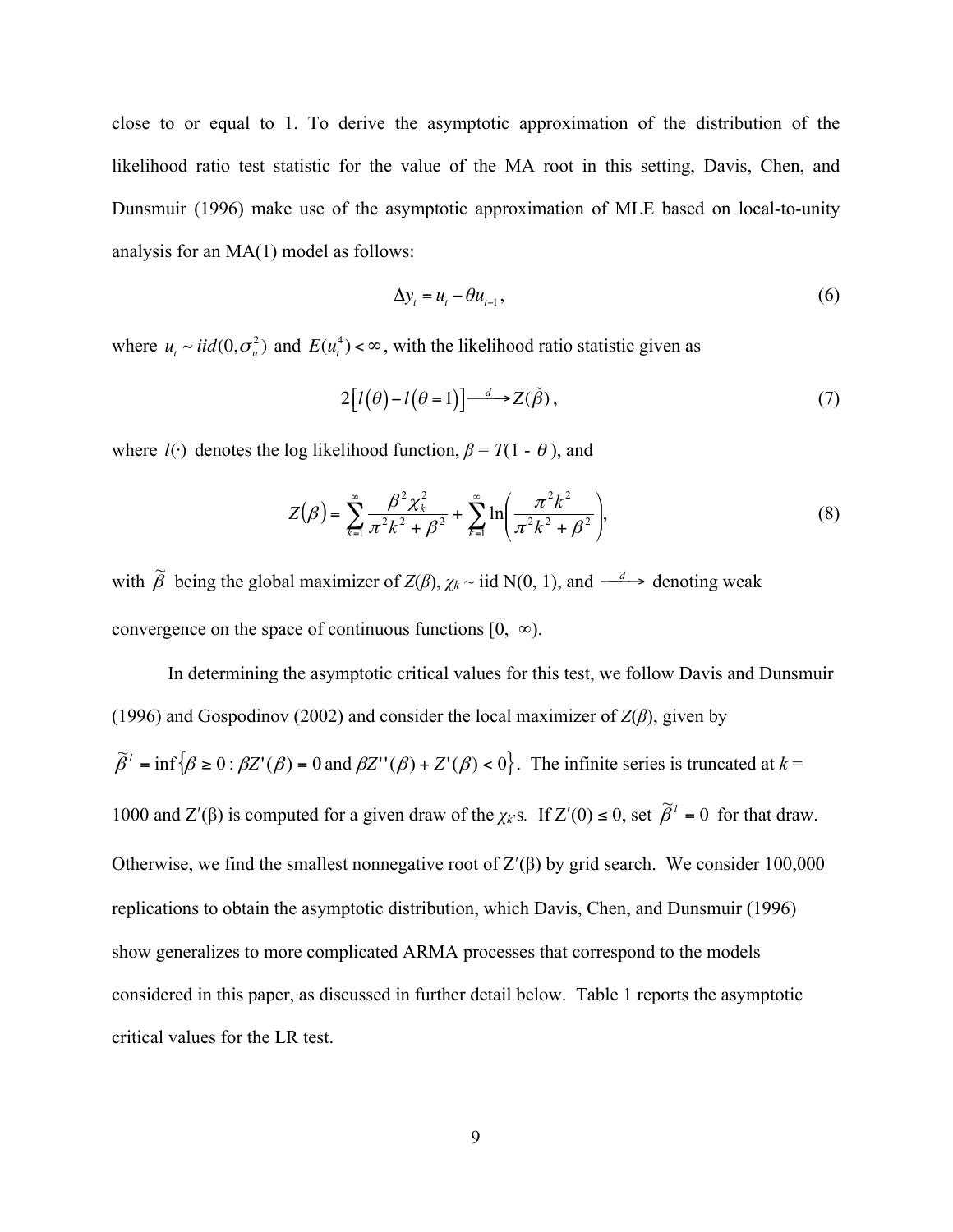Chen, Davis, and Dunsmuir (1995) establish that the LR test is consistent (i.e., has asymptotic power of 100%) against any fixed alternative. Furthermore, they also show that in small samples, the LBI LM-type tests have slightly higher power (in the third decimal place) only for alternatives that are very close to the stationary null. In terms of a bootstrap version of the LR test for an MA(1) model, Gospodinov (2002) establishes that a bootstrap LR test imposing the null hypothesis of a unit MA root is at least first-order accurate. However, given the nonstandard setting for the test, optimality of the LR test and higher-order accuracy of the bootstrap is more difficult to determine, as discussed by Gospodinov (2002).

#### **Section 2.2.1: The Correlated Unobserved Components (UC) Representation**

In our analysis, we consider a correlated unobserved components (UC) model, which nests the full range of possibilities about the relative importance of permanent and transitory movements and has previously been applied to many macroeconomic variables in the empirical literature (see, for example, Morley, 2007, and Mitra and Sinclair, forthcoming). Specifically, we assume that the observed series  $\{y_t\}_{t=1}^T$  can be decomposed into a random walk with drift and a strictly-stationary AR(*p*) cycle:

$$
y_t = \tau_t + c_t, \quad t = 1, ..., T. \tag{9}
$$

$$
\tau_t = \mu + \tau_{t-1} + \eta_t \,. \tag{10}
$$

$$
\phi(L)c_t = \varepsilon_t, \qquad (11)
$$

where the roots of  $\phi(L)$  lie strictly outside the unit circle, corresponding to stationarity of the cycle component. Following Morley, Nelson, and Zivot (2003), we assume the innovations (*ηt*, and  $\varepsilon_t$ ) are jointly normally distributed random variables with mean zero and variance-covariance matrix *Σ*: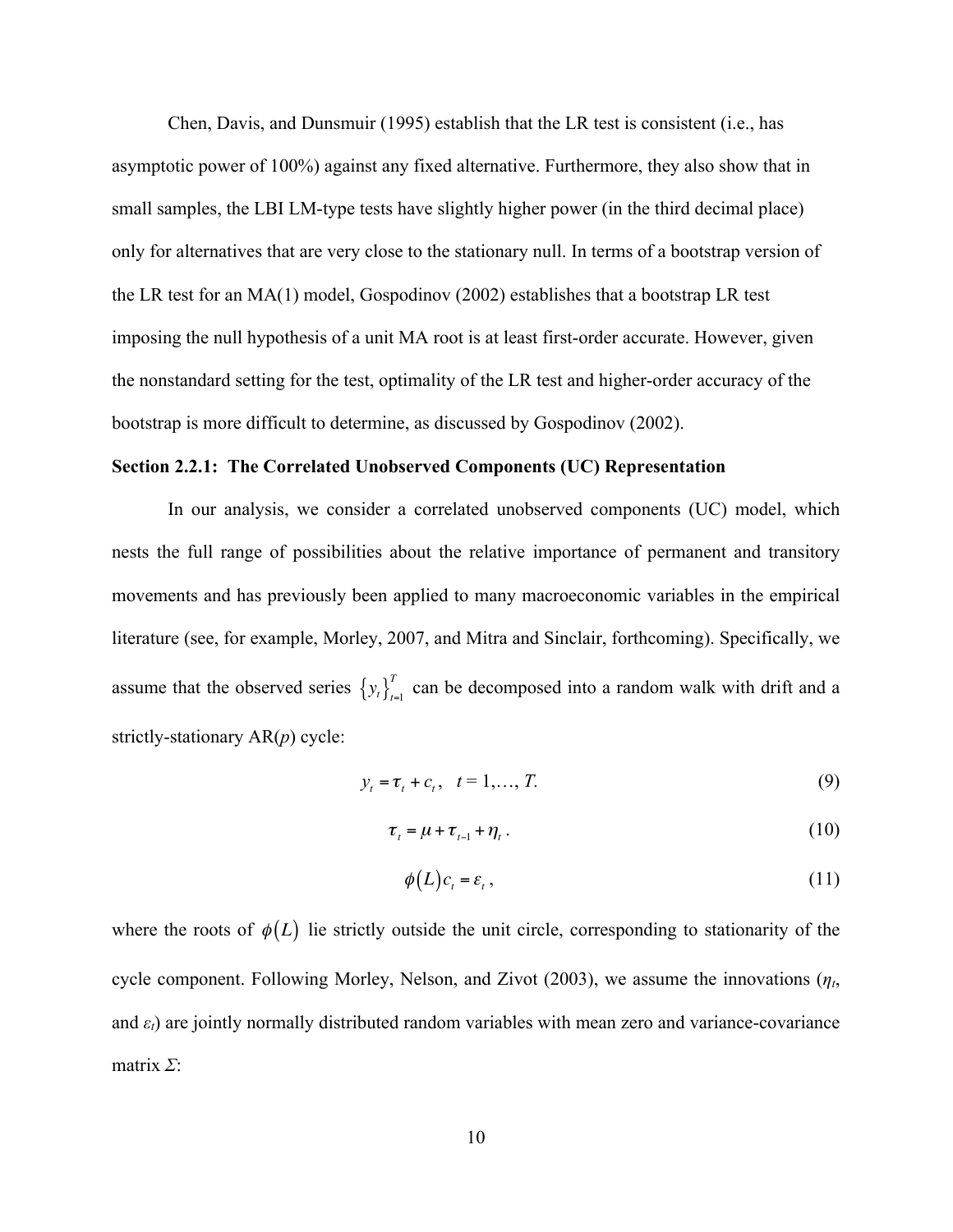$$
\left[\begin{array}{c}\eta_t\\\varepsilon_t\end{array}\right] \sim N(0,\Sigma), \quad \Sigma = \left[\begin{array}{cc}\omega^2\sigma^2 & \rho\omega\sigma\\\rho\omega\sigma & \sigma^2\end{array}\right],
$$

where  $\omega \geq 0$  and  $\rho \in [-1,1]$ .

For this model, trend stationarity is equivalent to the null hypothesis  $H_0$ :  $\omega = 0$  versus the composite alternative hypotheses  $H_a$ :  $\omega > 0$  corresponding to the presence of a stochastic trend. As discussed in Morley, Nelson, and Zivot (2003), the correlated UC model is only identified for AR(*p*) specifications of the transitory component for which  $p \ge 2$ . However, assuming this constraint is satisfied, the correlated UC model can be cast into state-space form and the Kalman filter can be applied for maximum likelihood estimation of the parameters for both the restricted and unrestricted models to directly obtain the LR statistic:

$$
LR = 2(l(\mu, \tilde{\phi}, \sigma, \omega, \rho) - l(\mu, \tilde{\phi}, \sigma, \omega = 0)),
$$
\n(12)

where  $\tilde{\phi}$  denotes the *px1* vector of AR parameters. Because  $\omega = 0$  lies on the boundary of the parameter space and  $\rho$  is not identified under the null, the LR test statistic has a nonstandard distribution.

**Proposition 2.1** *The LR statistic in (12) for a correlated UC model in (9)-(11) has the asymptotic distribution given in (7) under the null of stationarity*  $H_0$ : $\omega = 0$  *and the test is consistent at least at rate*  $\sqrt{T}$  *for alternatives with a stochastic trend*  $H_1$ :  $\omega$  > 0.

#### **Proof** *See appendix.*

It should be emphasized that allowing for correlation between the permanent and transitory innovations is a crucial feature of our approach. If we had only considered alternatives for which the correlation,  $\rho$ , between the permanent and transitory movements was restricted to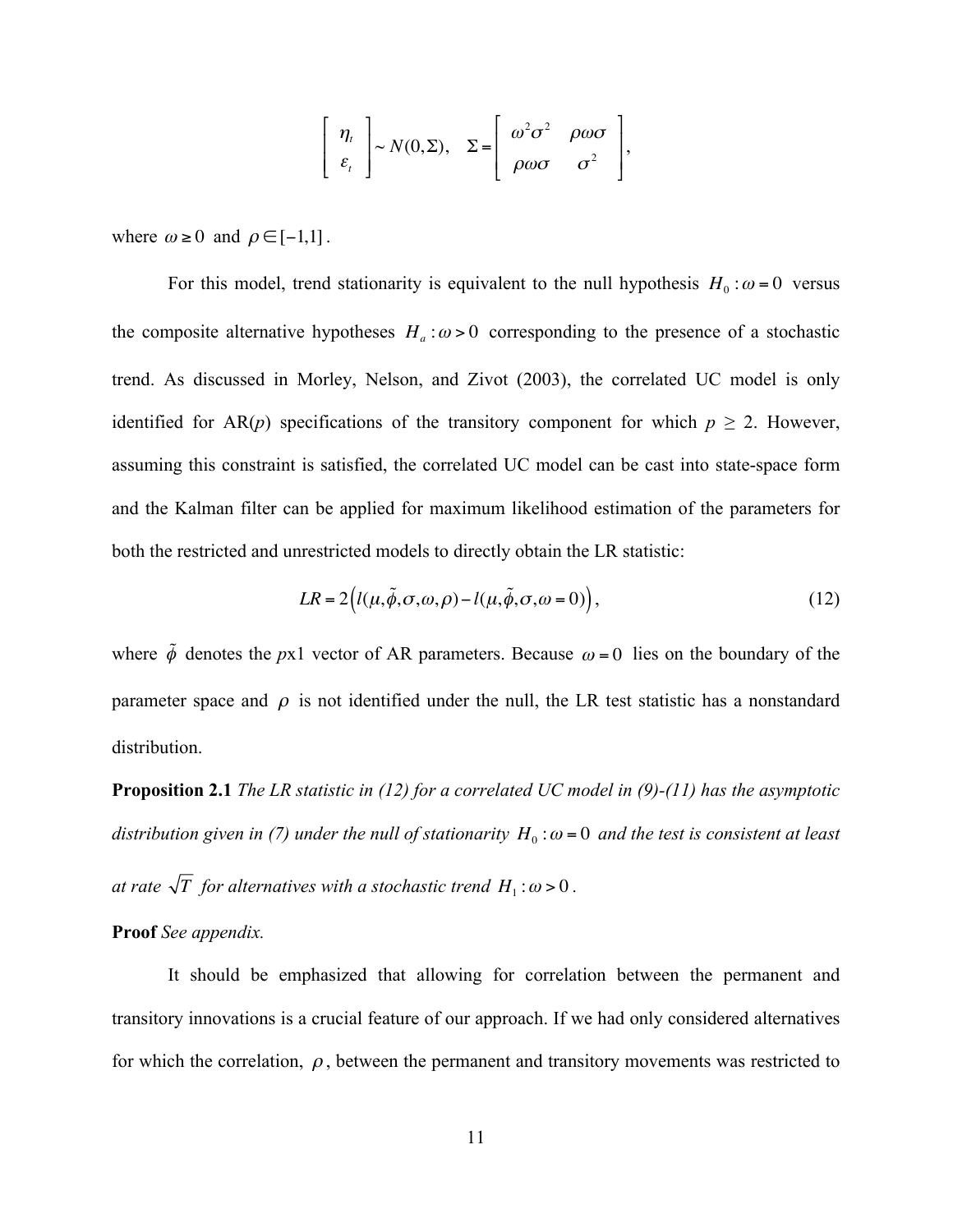be 0, we would be placing a strong restriction on the variability of the permanent component (i.e., it can be no greater than the variability of  $\Delta y$ ). To the extent that this restriction is false, a LR test based on an uncorrelated UC model will have lower power as a result of imposing the restriction. Based on our estimates, the restriction appears to be false for the macroeconomic variables that we consider.

#### **Section 2.3 The Bootstrap Test Procedure**

Asymptotic distributions often provide poor approximations to small-sample distributions of test statistics. Thus, the bootstrap can be used to approximate the small-sample distributions of the stationarity tests under consideration, as was done in Rothman (1997) and Caner and Kilian  $(2001)$  for the LM statistics.<sup>4</sup> Given that the asymptotic distribution in (7) is pivotal, the firstorder accuracy of a bootstrap version of the LR test for UC model follows directly the results in Gospodinov (2002). Thus, consideration of a bootstrap LR test is asymptotically valid. Unfortunately, as discussed by Gospodinov (2002), higher-order accuracy is difficult to determine. However, our Monte Carlo analysis below suggests that the bootstrap test has better empirical size than the asymptotic test in practice.

For our analysis, we consider parametric bootstrap tests. Specifically, bootstrap simulated data are based on estimated parameters and distributional assumptions. The full bootstrap testing procedure is given as follows:

1) Consistently estimate the parameters under the null of a trend stationary autoregressive process. We also calculate the likelihood value under the alternative, being careful to consider a large number of different starting values

<sup>&</sup>lt;sup>4</sup> More recently, Cavaliere and Taylor (2005) consider bootstrap versions of the KPSS test that address time-varying second moments.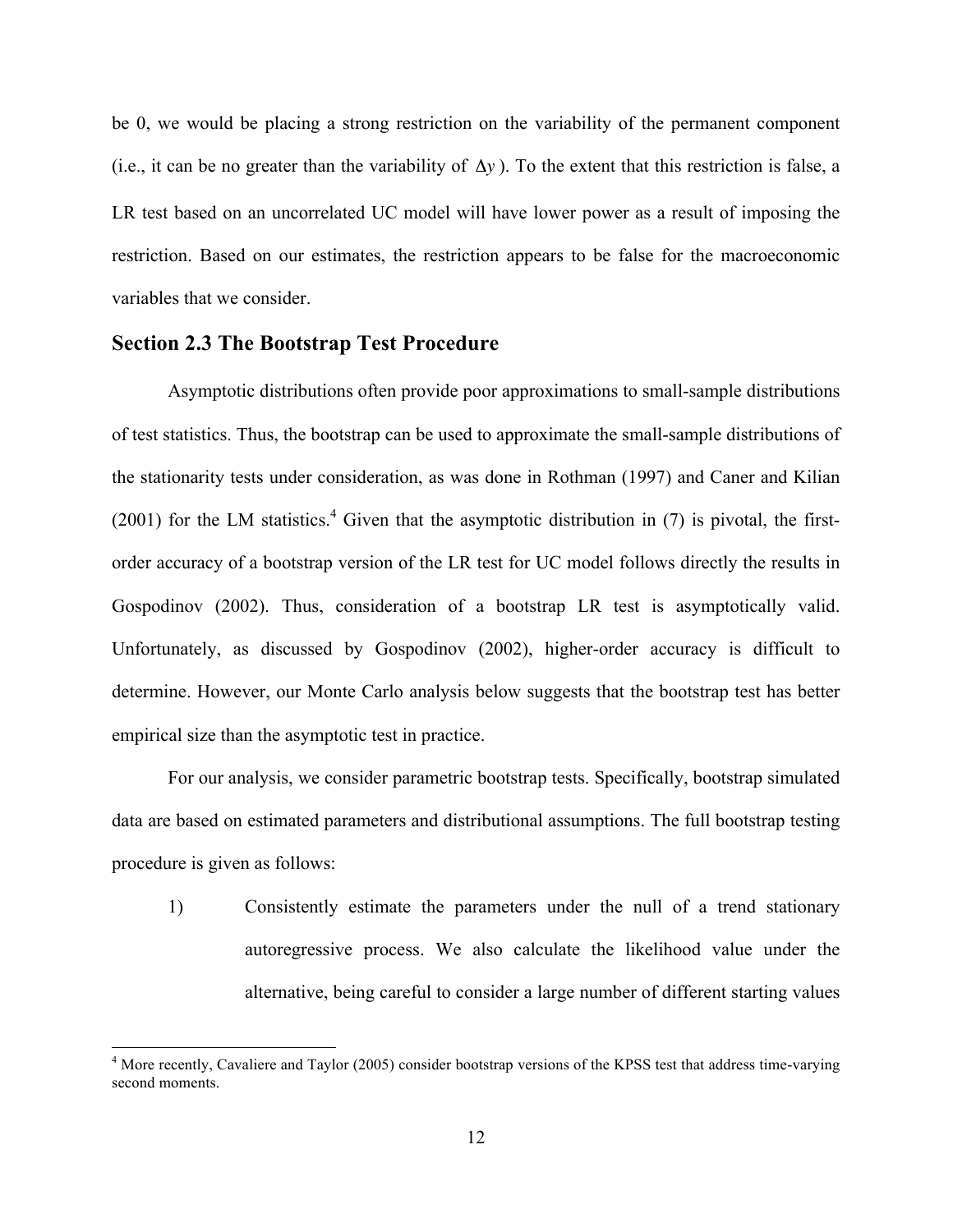for numerical optimization in order to ensure that we find the global maximum. We then construct the likelihood ratio test statistic for the actual or Monte Carlo data (depending on whether we are using the bootstrap test for actual data or using Monte Carlo simulated data to explore the size and power of the different tests). Note that the test statistic is actually a supLR statistic since we obtain the maximum likelihood estimate of the nuisance parameter (the correlation  $\rho$ ) under the alternative. We also construct the KPSS statistic and the LMC statistic for the actual or Monte Carlo data, with the appropriate parametric assumption made when constructing the LMC statistic.

- 2) Simulate bootstrap data imposing the null based on the parameters estimated in step 1. Again, this is fully parametric. We simulate bootstrap data a maximum of 499 times for each bootstrap test in our applications, while we do so 199 times for each bootstrap test in our Monte Carlo exercises.<sup>5</sup>
- 3) For each bootstrap data series, estimate both the null and alternative models. For the alternative models we consider a large number of starting values for numerical optimization in order to ensure that we obtain the global maximum.
- 4) For each bootstrap data series, construct bootstrap draws of the test statistics based on the estimates from step 3.
- 5) Calculate a bootstrapped *p*-value as the number of bootstrap draws of a given test statistic that are greater than the test statistic found from the actual or

 $<sup>5</sup>$  For the Monte Carlo experiments, we use the procedure proposed in Davidson and MacKinnon (2000) and</sup> consider fewer than 199 draws in a given bootstrap experiment if the estimated *p*-value from the bootstrap is significantly smaller or larger than the size at a 5% level. This maintains the nominal size of a bootstrap test at 5%.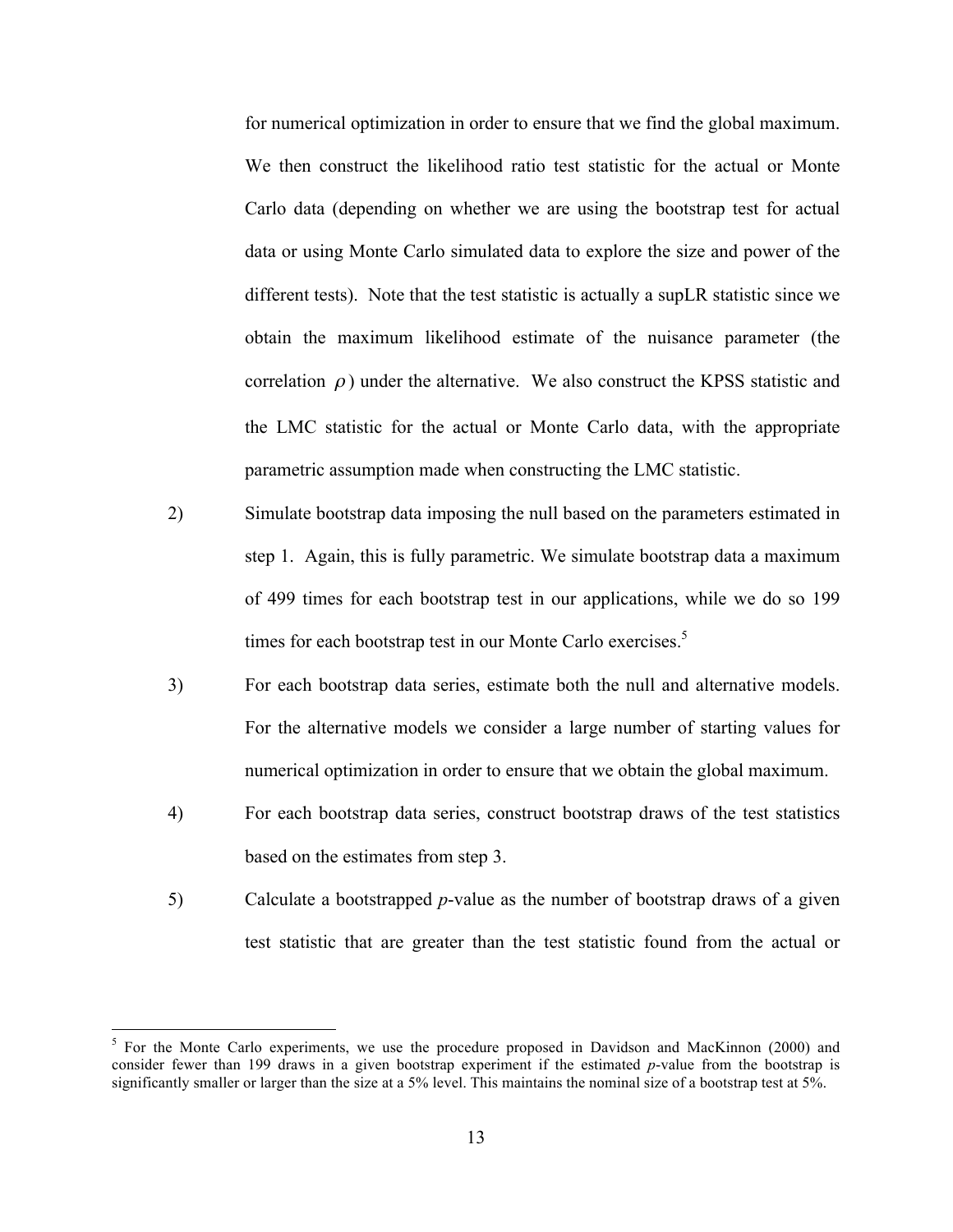Monte Carlo data, divided by the total number of bootstrap draws (MacKinnon, 2002).

## **Section 3: Monte Carlo Experiments**

Monte Carlo experiments provide the standard way to evaluate the small-sample properties of tests for given data generating processes (DGPs). While both KPSS and LMC use Monte Carlo analysis to evaluate the small-sample properties of their test statistics, their assumed DGPs are highly stylized and do not correspond very closely to estimated processes for most macroeconomic variables. Here, we consider Monte Carlo analysis of the small-sample size and power properties of stationarity tests for empirically-relevant DGPs.

For our experiments, we simulate data based on our estimates of the null and alternative models for each of four macroeconomic data series discussed below. We generate the same number of observations for each of the simulated Monte Carlo samples as we have for the actual corresponding data series. For each of the four trend stationary AR(2) DGPs (the first column of Tables 2a through 2d), we generate 1000 simulated samples and consider empirical rejection probabilities to compare the size of the asymptotic and bootstrap versions of the LR test, KPSS, and LMC. We then use the correlated UC estimates to simulate 1000 data samples under the alternative and consider empirical rejection probabilities to compare the power of the tests.

## **Section 3.1: The Data Generating Processes**

For the empirically-relevant DGPs in our Monte Carlo analysis, we consider parameter values based on estimates for four important U.S. macroeconomic time series. For ease of modeling, all series have been transformed to the quarterly frequency which allows us to use an AR(2) transitory component as a reasonable empirical specification and potentially reduces the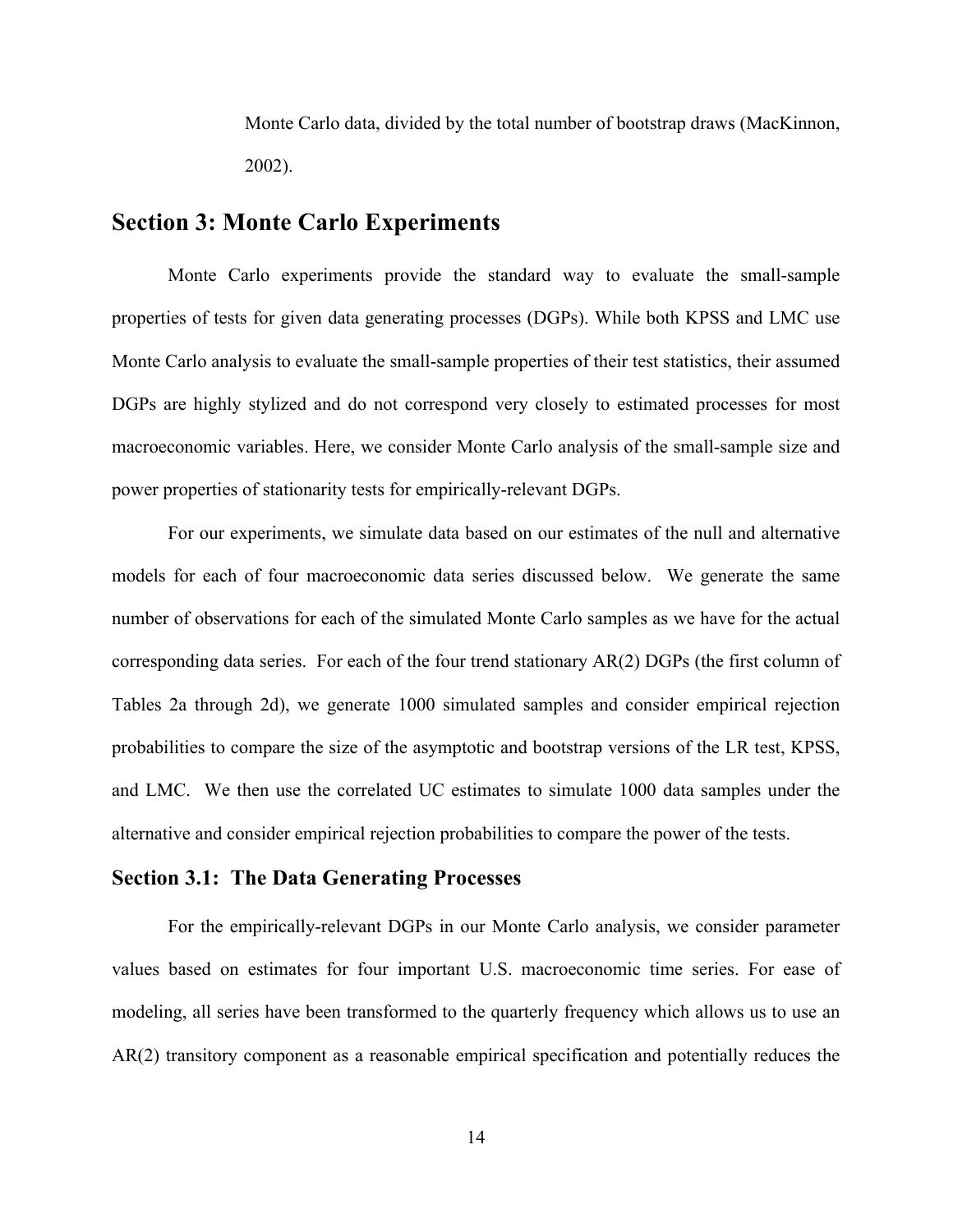small-sample distortions of the KPSS test that would occur if we were to use higher frequency data (see Müller, 2005). We consider observations from 1947-2006 for U.S. real GDP and the CPI, from 1948-2006 for the U.S. unemployment rate, and from 1939-2006 for the U.S. total nonfarm payroll employment.<sup>6</sup> For the three monthly series (CPI, unemployment rate, and payroll employment), quarterly averages of the data are used. We further transform the data by taking 100 times the natural log of each series except for the unemployment rate, which is modeled directly in levels.

The estimates for the four series provide a range of different empirically-relevant processes with which to illustrate the relative effectiveness of the different stationarity tests in our Monte Carlo experiments. Tables 2a through 2d present the parameter estimates based on trend stationary and unobserved components models of U.S. Real GDP, the unemployment rate, the CPI, and payroll employment, respectively. For all four series under the null, the autoregressive dynamics are highly persistent, which is exactly the setting where standard autoregressive unit root tests have low power and we would like to use a stationarity test. Under the alternative, the permanent movements are large, but their relative importance and the correlations with transitory movements vary somewhat across the series.

### **Section 3.2: Results from the Monte Carlo Experiments**

For each simulated Monte Carlo sample, we follow the full bootstrap procedure outlined in Section 2.3 that we also apply to the actual macroeconomic data below in Section 4. We present the results for the Monte Carlo experiments in Tables 3a through 3d.

As shown in the tables, we find that empirical rejection probabilities for the bootstrap LR test are much closer than those for the other tests to the nominal size of the test for trend

 <sup>6</sup> All data were obtained from the FRED2 database of the Federal Reserve Bank of St. Louis.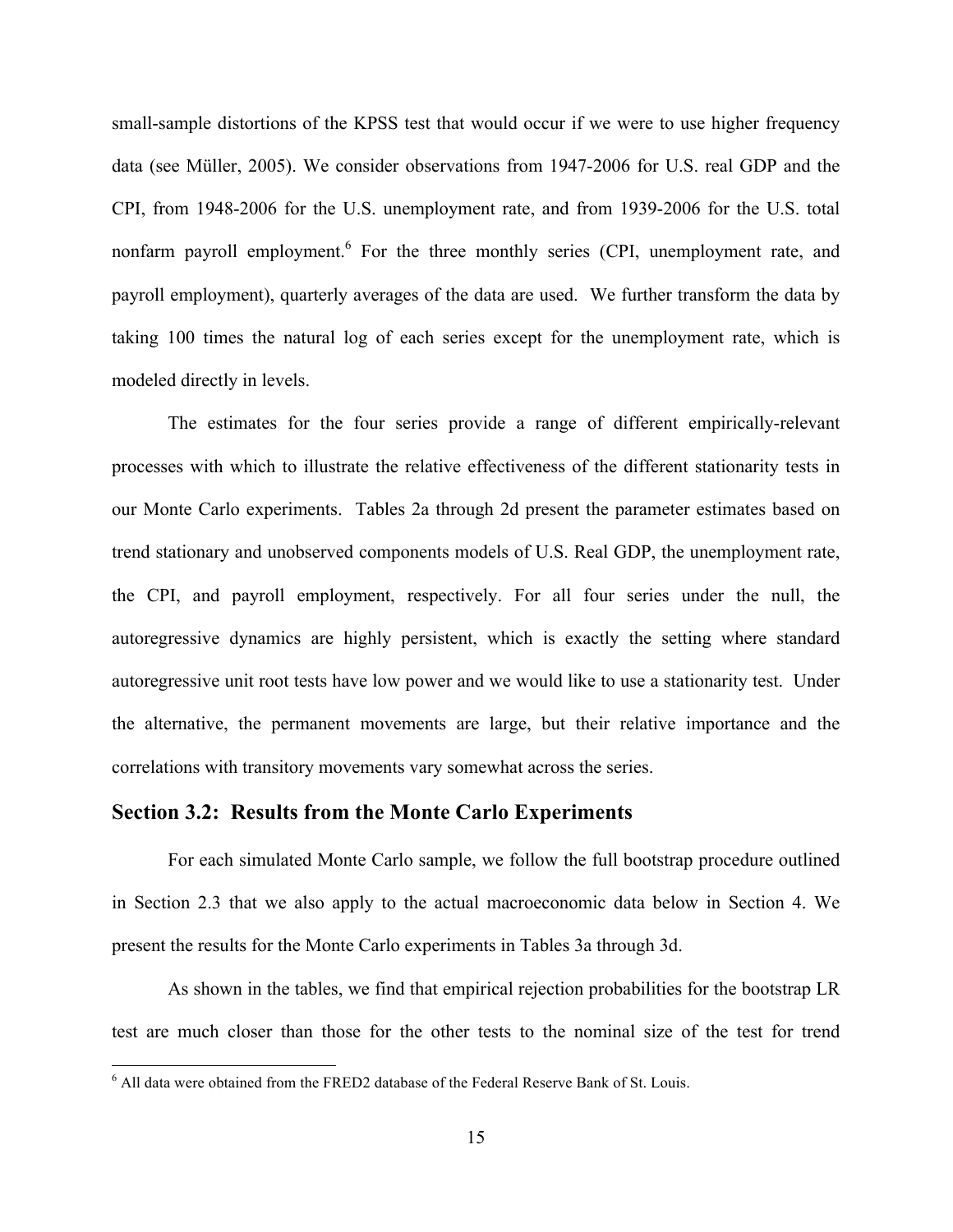stationary processes of the kind estimated for macroeconomic variables. For a nominal 5% test, the bootstrap LR rejection probabilities range from 4.4% to 6.2% under the null hypothesis whereas the bootstrap LM tests are always over-sized, with rejection probabilities ranging from 5.8% to 11.4%. Meanwhile, the asymptotic KPSS test is severely over-sized with rejection probabilities as high as 86.3% under the null. The rejection probabilities of the asymptotic LMC test range widely from 6.9% to 27.1% under the null, while the asymptotic LR test is also oversized, with rejection probabilities ranging from 12.7% to 29.5% under the null. In all four cases the KPSS was the most severely over-sized. In three of the four cases the asymptotic LMC test had the lowest rejection probability amongst the asymptotic tests. In the fourth case, based on U.S. real GDP parameter estimates, the asymptotic LR test had the lowest rejection probability amongst the asymptotic tests. In terms of the different DGPs, it is perhaps not surprising that the various asymptotic and bootstrap tests have their largest size distortions for the trend stationary DGP based on the CPI data, which is the most persistent process, with AR coefficients summing to 0.998.

In addition to better size properties, we also find higher power using the bootstrap LR test for empirically-relevant nonstationary processes with stochastic trends. In particular, for the power experiments, where the data were simulated under the alternative, the rejection probabilities for the bootstrap LR test are larger than for the bootstrap version of KPSS test in all four cases and larger than for the bootstrap version of LMC test in three of four cases. In the case of the DGP corresponding to the U.S. unemployment rate estimates, the bootstrapped LMC test has slightly higher power (rejection probability of 52.8% for KPSS, as compared to 49.2% for the LR test). However, note that for the unemployment rate DGP under the null, the size of the bootstrapped LMC test is not very well controlled at 7.3% compared to the bootstrap LR size of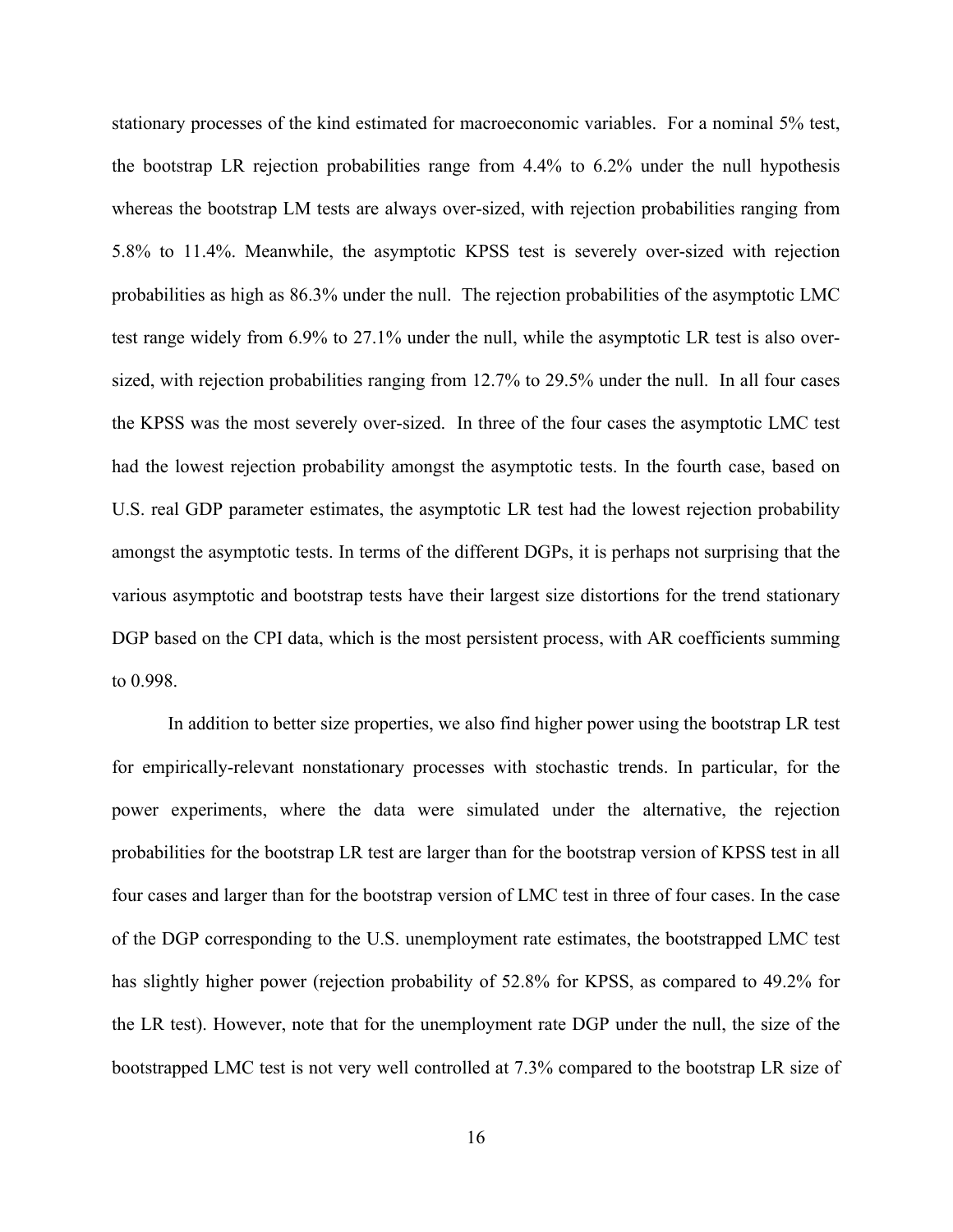4.9% for a nominal size of 5%. Thus, the bootstrap LR test always performs best in terms of size-adjusted power.

### **Section 3.3: Why does the power of the tests vary across different DGPs?**

While the LM tests are LBI, meaning that they have the highest asymptotic power against "local" alternatives (i.e., alternatives in which the variance of the shocks to the stochastic trend is small, even asymptotically under the thought experiment of letting the variance shrink with the sample size), they clearly do not have the highest power against the alternatives in our Monte Carlo power experiments.<sup>7</sup> One reason for this result is that the empirically-relevant and economically-interesting alternatives are in no sense "local" given that the variances of the permanent innovations are large.<sup>8</sup> As discussed in Nyblom (1989), an LR test of parameter constancy can have more power against distant alternatives than the LBI test. Indeed, as mentioned above, Chen, Davis, and Dunsmuir (1995) find that the small-sample power of their LR test for an  $MA(1)$  model is higher for all but the closest alternatives for the  $MA(1)$  parameter.

It is interesting to note, however, that we find no direct relationship between the smallsample power of the tests and the signal-to-noise ratios for the DGPs as measured by the relative variances of the permanent and transitory innovations.<sup>9</sup> Instead, what appears to matter more is the correlation between the permanent and transitory innovations. We find that the more negative

<sup>&</sup>lt;sup>7</sup> Bailey and Taylor (2002) show that if the cycle and trend innovations are contemporaneously correlated, then the test statistic used by KPSS is still the LBI test for a null of stationarity.<br><sup>8</sup> See Rothman (1997) and Rudebusch (1993) who also discuss the issue of alternatives that are not "local in

economic terms" to the null.

<sup>&</sup>lt;sup>9</sup> Similarly, there is no obvious link between the divergence rates for the LR test discussed in the appendix and the small-sample power results from the Monte Carlo experiment. Specifically, for the DGP based on real GDP data, we have complex roots (off the unit circle) for the implied MA polynomial and imperfect correlation between trend and cycle innovations, corresponding to divergence of the LR test at rate  $T^{0.5}$ . By contrast, we have real roots and imperfect correlation for the DGP based on the unemployment rate data and perfect correlation for the DGPs based on the CPI and payroll employment data, corresponding to divergence at rate *T*. Yet, the LR test has somewhat higher small-sample power for the DGP based on real GDP than for the DGPs based on the unemployment rate and the CPI, although the highest small-sample power is for the DGP based on the payroll employment data.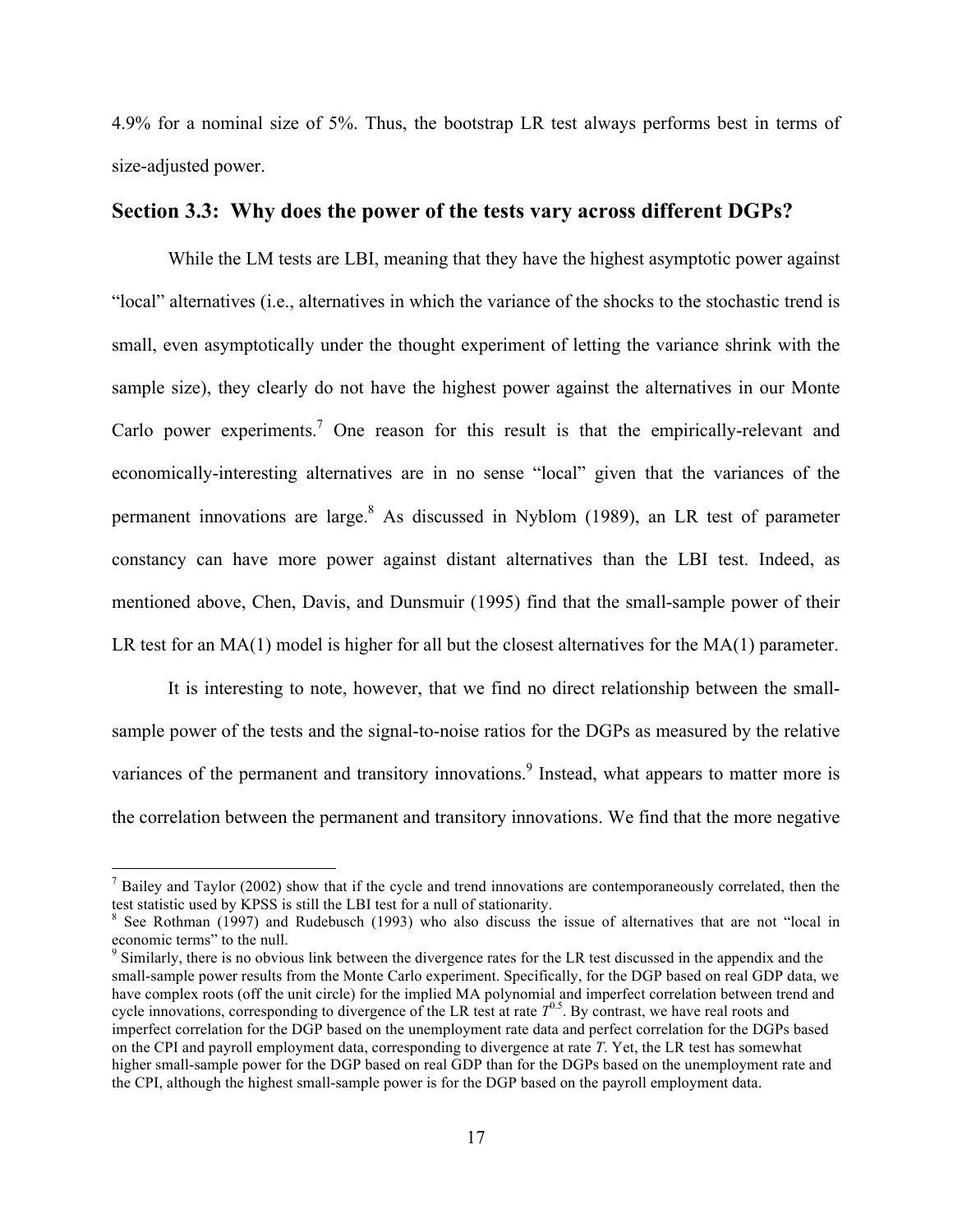the correlation, the higher the power of the LR test. This is actually related to a signal-to-noise issue in the following sense: when the correlation is exactly negative one, as it is for the DGPs based on the CPI and payroll employment, there is no independent transitory shock, but only transitory movements due to a slow adjustment of the process to permanent shocks. Thus, the "signal-to-independent-noise" ratio is infinite. In such cases, the LR test has very high power, while the LM-based tests do not. Evidently, the LM-based tests are more easily fooled into thinking the whole process is trend stationary with highly persistent autoregressive dynamics, rather than a nonstationary process with a volatile stochastic trend. Given that a correlation of negative one turns up for two of the four series, it is certainly an empirically-relevant phenomenon. Meanwhile, in the case of the unemployment rate, which has the lowest correlation (in absolute value) and, therefore, the lowest signal-to-independent-noise ratio, the various tests have more similar power.

## **Section 4: Application to Macroeconomic Data**

Having considered Monte Carlo analysis to evaluate the small-sample performance of the various stationarity tests for DGPs related to U.S. real GDP, the unemployment rate, the CPI, and payroll employment, we now turn to applying the bootstrap versions of the tests to the actual data. Table 4 presents the results. In all four cases we can reject the null of a trend stationary AR(2) process in favor of the correlated UC process using the bootstrap LR test. For U.S. real GDP and the unemployment rate, all of the bootstrap tests agree on the rejection of trend stationarity.<sup>10</sup> However, for CPI and payroll employment we find conflicting results. For these

 $10$  It is possible that level stationarity is a more appropriate null hypothesis for the unemployment rate. However, allowing for trend stationarity should only serve to diminish the power of our tests if level stationarity were true. Given that we reject trend stationarity of the unemployment rate for all three tests, this loss of power is not a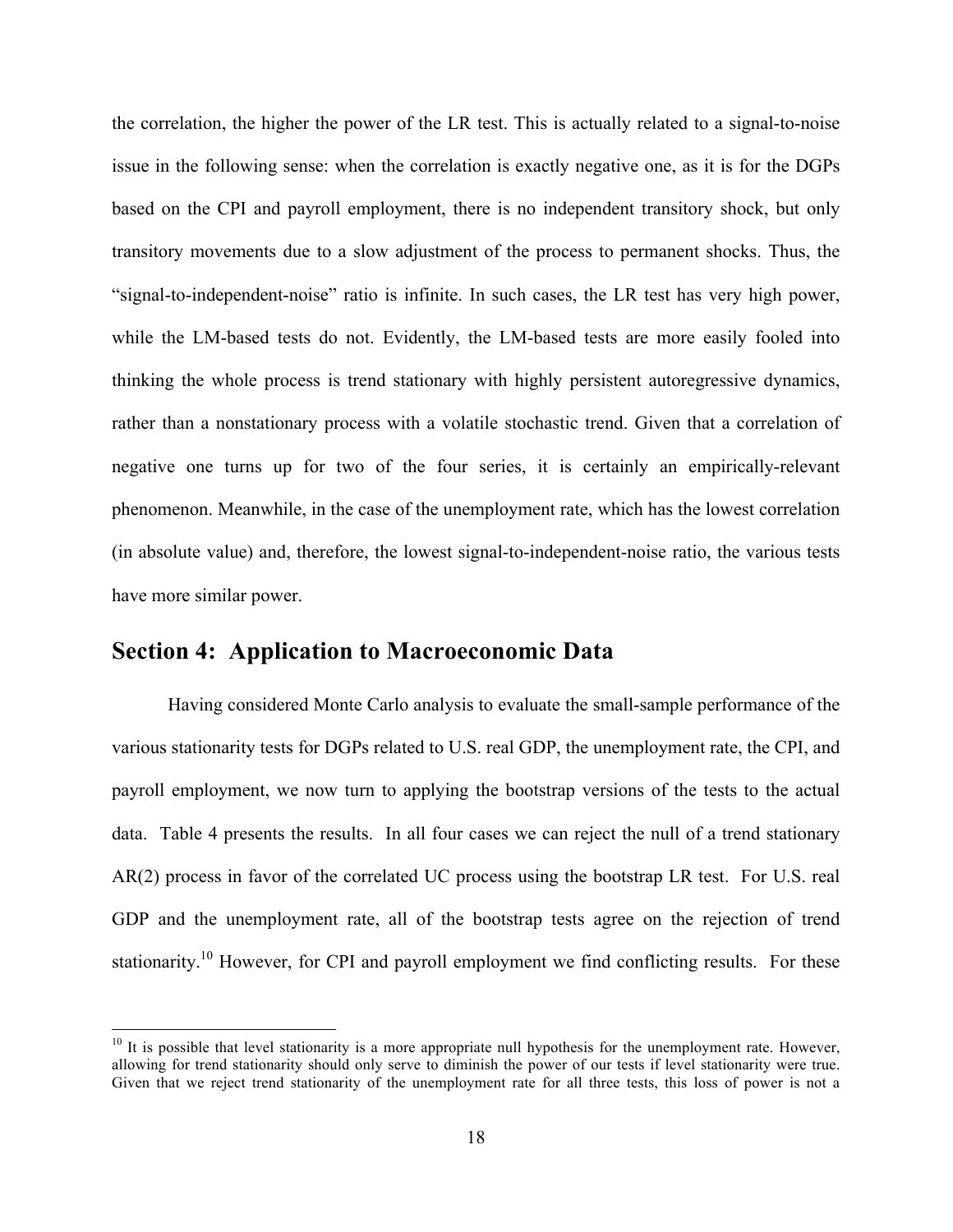two series, which were the two series with an estimated perfect negative correlation between permanent and transitory innovations, the bootstrap versions of KPSS and LMC do not reject the null, while the bootstrap LR test does. The estimates under the alternative for CPI and payroll employment correspond to large permanent movements and no independent transitory shocks. Thus, to conclude that they are stationary, as one would do using the bootstrap LM tests, would result in quite different long-horizon forecasts and economic implications than to conclude that they follow a nonstationary process with a volatile stochastic trend, as one would do using the bootstrap LR test.

## **Section 5: Conclusions**

In this paper, we have verified the validity of asymptotic and bootstrap versions of a likelihood ratio (LR) test for stationarity based on a correlated unobserved components model that has previously been applied to many macroeconomic variables in the empirical literature. We then compared the LR test to asymptotic and bootstrap versions of widely-used Lagrange multiplier (LM) tests of stationarity. For the relatively small sample sizes that are available for macroeconomic time series, our Monte Carlo analysis reveals that the various asymptotic tests of stationarity have huge size distortions given estimated trend-stationary processes. Meanwhile, correcting for these size distortions using bootstrap versions of LM tests results in low power against estimated nonstationary processes with stochastic trends. By contrast, we found that a bootstrap version of our proposed LR test has more accurate small-sample size and higher power than bootstrap LM tests. As discussed by Caner and Kilian, "we learn very little from conducting tests with size-corrected critical values except in the rare case of a rejection of stationarity"

particular concern, especially for the bootstrap LR test that accurately controls size for the null DGP based on the unemployment rate.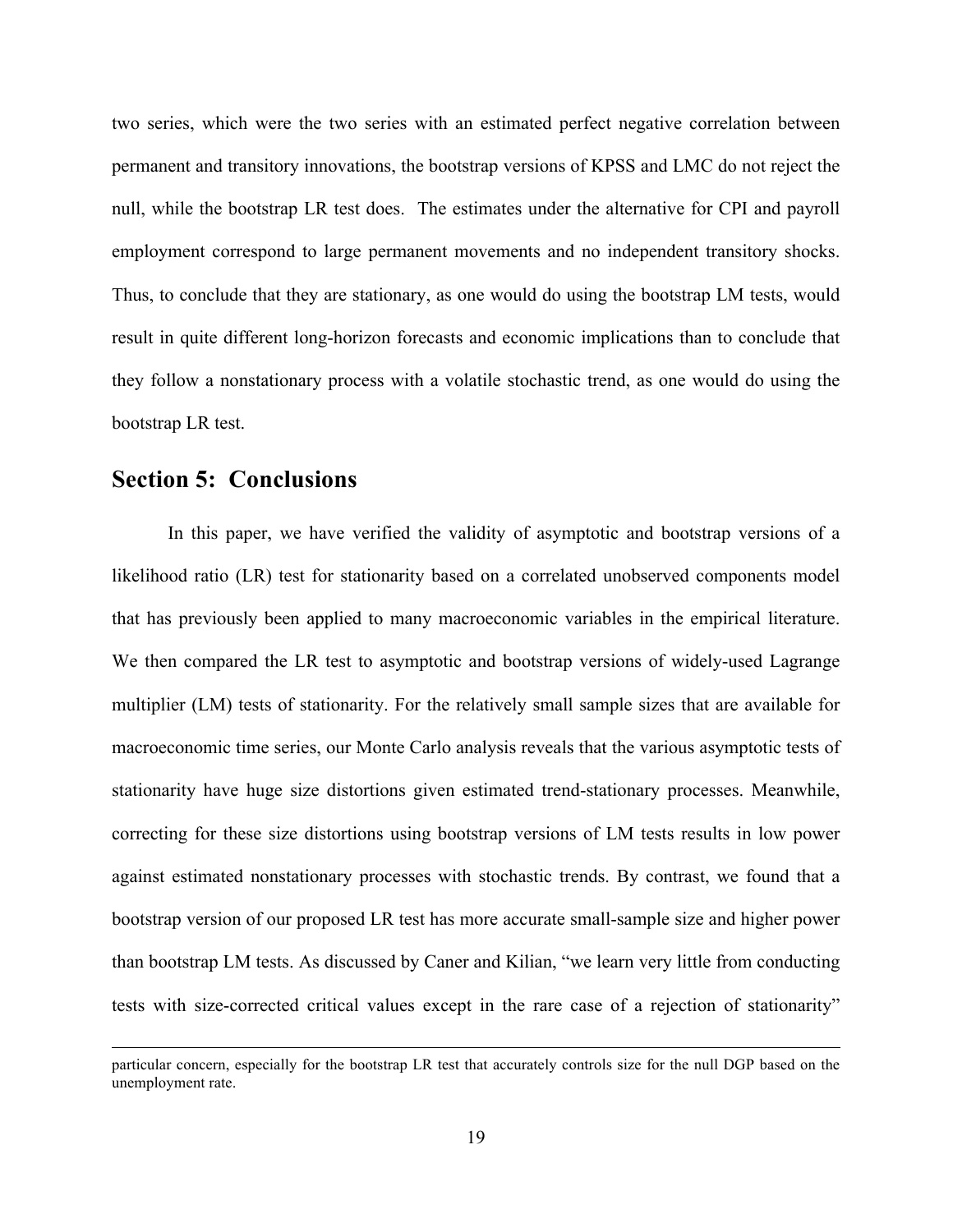(2001, page 641). Thus, having a more powerful test of stationarity in small sample sizes is extremely useful, especially given that the bootstrap LR test leads us to reject trend stationarity in favour of correlated unobserved components processes with large permanent movements for all four of the U.S. macroeconomic time series under consideration. Evidently, the prevalence of stochastic trends in macroeconomic data implied by standard autoregressive unit root tests is confirmed with a powerful version of a stationarity test.

## **Appendix: Proof of Proposition 2.1**

It is straightforward to show that UC model in (9)-(11) is strictly equivalent in moments to a reduced-form ARIMA( *p* ,1, *q* ) model:

$$
\phi(L)(\Delta y_t - \mu) = \phi(L)\eta_t + (1 - L)\varepsilon_t = \theta(L)u_t, \qquad (A.1)
$$

where  $u_t \sim N(0, \sigma_u^2)$  and the parameters for the MA polynomial  $\theta(L)$  depend on the vector of AR parameters  $\tilde{\phi}$ ,  $\omega$ , and  $\rho$ , with the order of the MA polynomial  $q \le p$ . Strict equivalence of the models follows from the normality assumption for the innovations  $\eta_t$  and  $\varepsilon_t$  in the UC model. However, it should be noted that the results below rely only on second-order equivalence of the models, which would follow from the assumption that the innovations in the UC model and the forecast error  $u_t$  in the ARIMA model are iid with finite fourth moments. Also, even though we assume the  $p \ge 2$  for identification of the correlated UC model, the results below would hold as long as the process is at least equivalent to a reduced-form ARIMA(0,1,1) process after any cancellation of roots and the specification of an ARIMA model used in estimation under the null and alternative is sufficiently rich enough to capture the true underlying process.<sup>11</sup>

 $11$  The specific result in terms of the rate of divergence of the test under the alternative hypothesis also requires that the model used in estimation allows for autoregressive dynamics, even if none are present in the true process.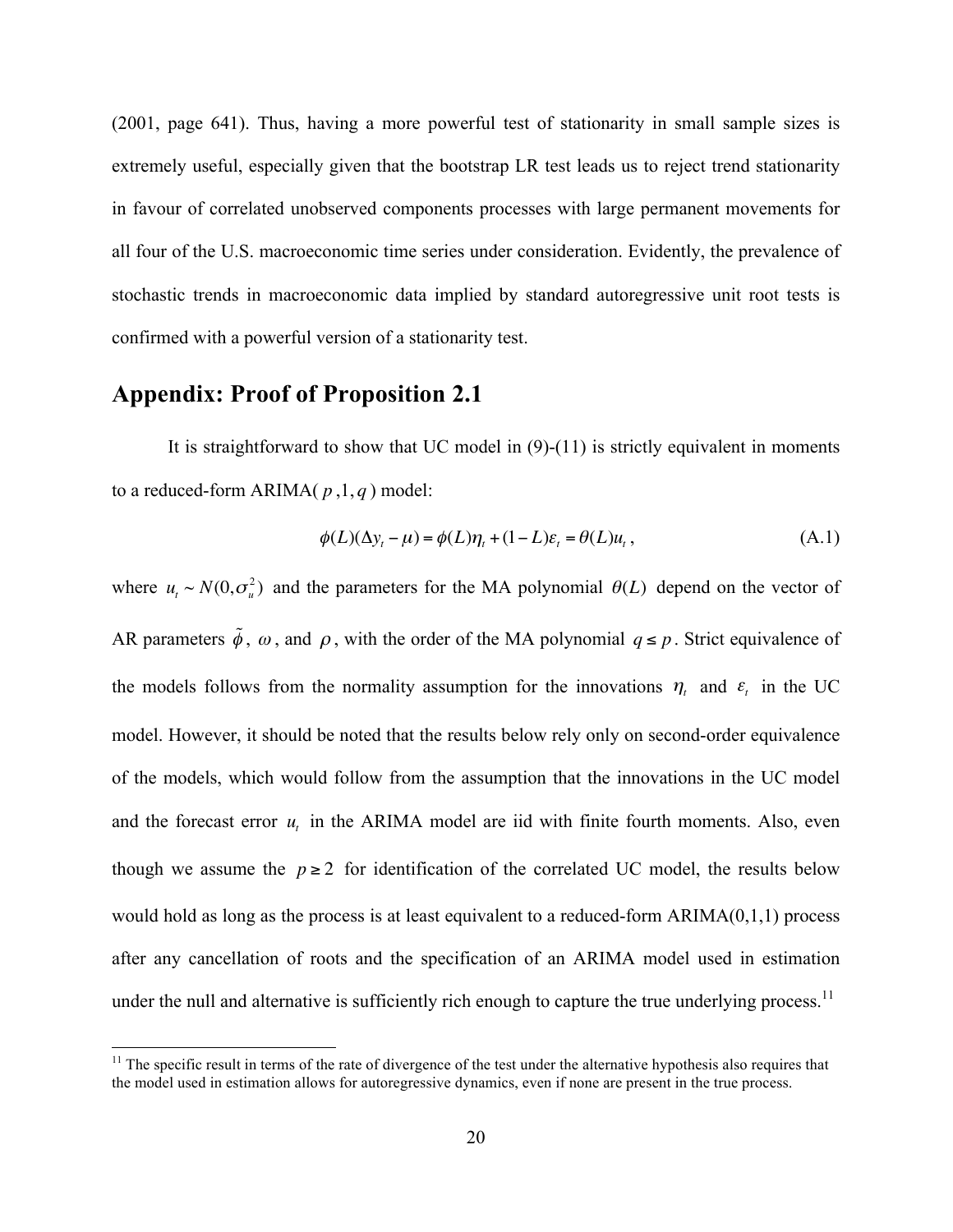Under the null hypothesis  $H_0$ :  $\omega = 0$ , the implied MA lag order for the corresponding reduced-form ARIMA model is  $q=1$ , with the coefficient in the implied MA polynomial  $\theta(L) = 1 - \theta L$  restricted to  $\theta = 1$ . That is, the MA polynomial has a single root equal to 1.

**Lemma 1:** *Under the alternative hypothesis*  $H_1: \omega > 0$ *, the roots of the MA lag polynomial for the reduced-form ARIMA model in (A.1) corresponding to the UC model in (9)- (11) are strictly different than 1 (although they may be on the unit circle).*

There are two cases to consider for the alternative hypothesis.

Case 1: If the correlation between UC innovations is less than perfect,  $\rho \in (-1,1)$ , the variance-covariance matrix for the UC model,  $\Sigma$ , is strictly positive definite and invertibility of the MA polynomial  $\theta(L)$  follows directly from Theorem 1 in Teräsvirta (1977), which states that the sum of possibly correlated MA processes with positive definite variance-covariance matrix is invertible if and only if the MA polynomials have no common roots of modulus 1. Because the  $\phi(L)\eta_t$  and  $(1-L)\varepsilon_t$  processes in (A.1) have no common roots of modulus 1 for their lag polynomials due to the stationarity assumption for  $\phi(L)$ , the MA polynomial  $\theta(L)$  is invertible, directly implying that none of its roots is equal to 1.

Case 2: If the correlation between UC innovations is perfect,  $\rho = \pm 1$ , it implies that  $\eta_t = \pm \omega \varepsilon_t$ . Thus, the MA polynomial is  $\theta(L) = \pm \omega \phi(L) + (1 - L)$ . Note, then, that an MA root equal to 1 implies that the MA polynomial can be factorized as follows:  $\theta(L) = (1 - L)\theta^*(L)$ , where  $\theta^*(L)$  is based on the other roots. It is trivial to show from  $\theta(L) = (1 - L)\theta^*(L)$  that  $\theta(1) = 0$ . However, if  $\theta(1) = 0$ , then  $\theta(L) = \pm \omega \phi(L) + (1 - L)$  would imply that  $\phi(1) = 0$ , which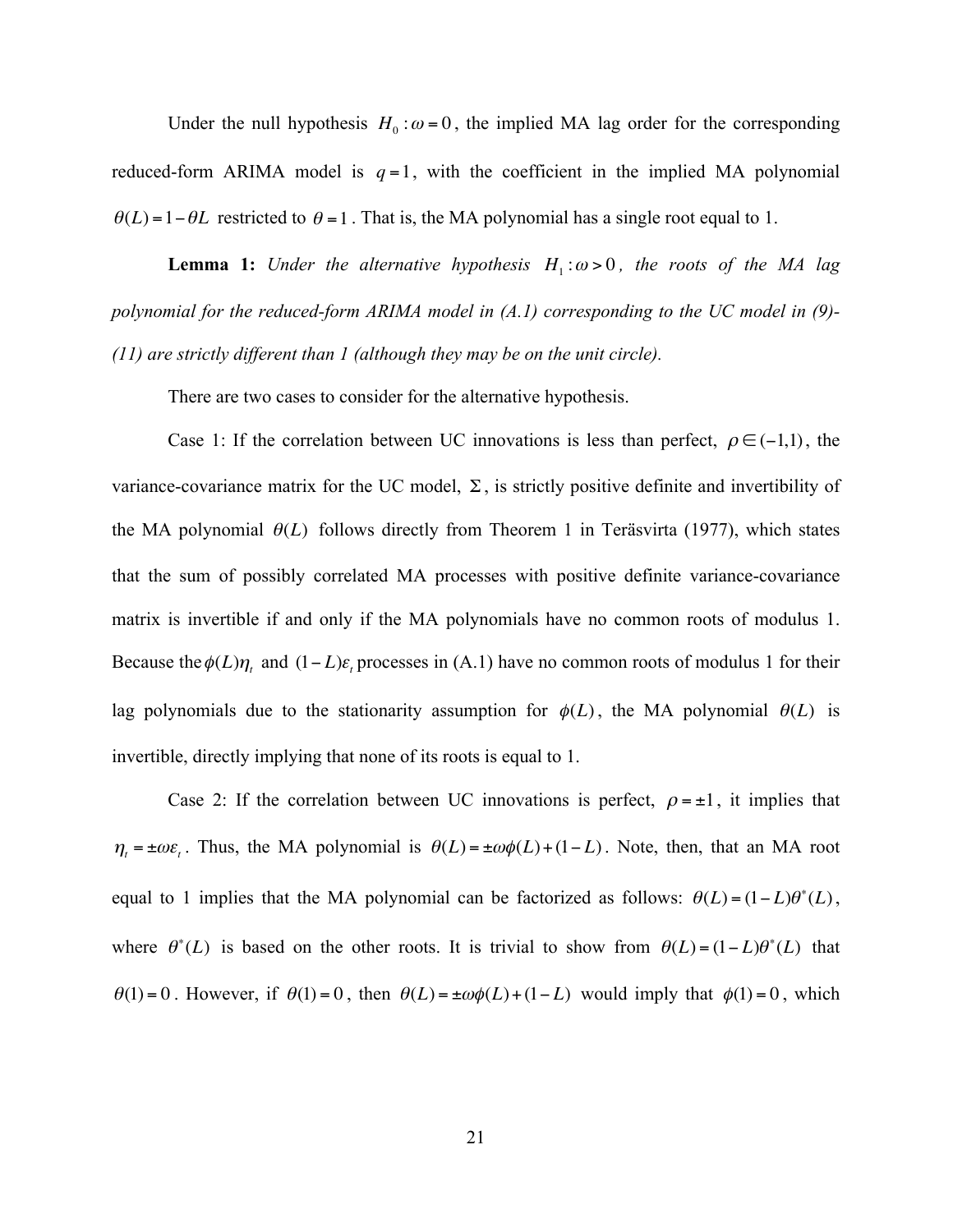contradicts our assumption  $\phi(L)$  has roots that are strictly outside the unit circle. Thus, as in the previous case, none of the roots of  $\theta(L)$  is equal to 1.

Based on Lemma 1, testing stationarity for the UC model is equivalent to testing whether the corresponding ARIMA( $p$ ,1, $q$ ) model has a root equal to 1 for its MA polynomial. In terms of this test, it is again useful to factorize the MA polynomial:

$$
\theta(L) = \theta_c(L)\theta^*(L) \tag{A.2}
$$

where  $\theta_c(L)$  is the factor of the MA polynomial of order one or two with the single root or complex conjugate roots for  $\theta(L)$  that are closest to 1 and  $\theta^*(L)$  is the residual factor that reflects all of the other roots that are further away from 1. Denoting the root or 2x1 vector of roots closest to 1 as  $z_c$  and  $\tilde{z}_c$ , respectively, with  $z_c$  also being the first element of  $\tilde{z}_c$ , and the vector of all the other roots as  $\tilde{z}^*$ , the hypotheses  $H_0: \omega = 0$  and  $H_1: \omega > 0$  for the UC model are equivalent to the respective hypotheses  $H_0: z_c = 1$  and  $H_1: z_c \neq 1$  for the ARIMA model.

To impose the null hypothesis for both the UC model and ARIMA model, we can estimate a trend-stationary AR(*p*) model in levels. Assuming the null hypothesis is true, it is straightforward to show that MLE for the drift, AR parameters, and variance will be consistent for this model. Meanwhile, if we allow for the alternative hypothesis in estimation, consistency of MLE for all of the ARMA model parameters, both under the null and alternative, follows from Pötscher (1991). Focusing on the roots of the MA polynomial and assuming the null hypothesis is true, but allowing for the alternative in estimation, it follows from McCabe and Leybourne (1998) that the implied MLE estimate for  $z_c$  will be T -consistent with the Davis and Dunsmuir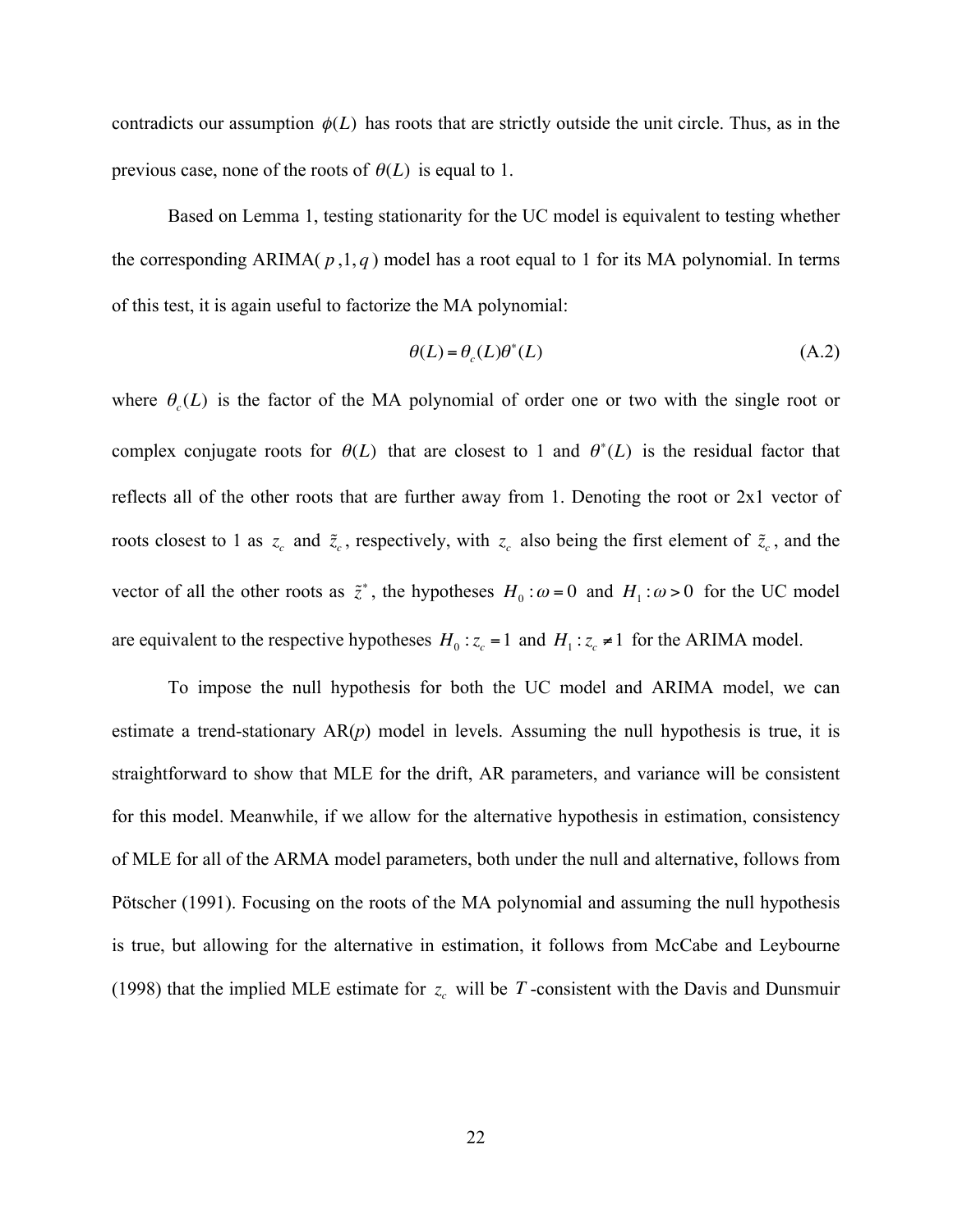(1996) asymptotic distribution given in (7) and the estimates for the elements of  $\tilde{z}^*$  will be  $\sqrt{T}$  consistent and asymptotically normal.

Conditional on  $\mu$ ,  $\tilde{\phi}$ , and  $\sigma_{\mu}$  which, assuming the null hypothesis is true, will be consistent both when imposing the null and when allowing for the alternative in estimation, as discussed above, the likelihood ratio statistic for testing  $H_0: z_c = 1$  vs.  $H_1: z_c \neq 1$  for an ARMA model is

$$
LR_{z_c=1} = 2((l(z_c) - l(z_c = 1)) + (l(\tilde{z}^* | z_c) - l(\tilde{z}^* = 0 | z_c = 1)))
$$
\n(A.3)

Under the null hypothesis, the first term converges to the Davis and Dunsmuir distribution given in (7) as  $T \rightarrow \infty$ . The second term is continuous in the neighbourhood of zero and, from McCabe and Leybourne (1998), is of order  $\sqrt{T}$ , meaning that it converges in probability to 0 as  $T \rightarrow \infty$ . Thus, given the equivalence of the UC model and the ARIMA model, the LR statistic for testing  $H_0$ :  $\omega$  = 0 vs.  $H_1$ :  $\omega$  > 0 has the asymptotic distribution given in (7) when the null hypothesis is true.

When the alternative hypothesis is true, the estimates for  $\tilde{\phi}$  are no longer consistent when imposing the null in estimation, as discussed in Leybourne and McCabe (1994). In this case, imposing the null is equivalent to estimation of a trend-stationary AR(*p*) model in levels when there is an autoregressive unit root. Thus, following the Phillips (1987), the implied MLE for  $\phi(1)$  when imposing the null converges arbitrarily close to 0 at rate *T*, even though the true  $\phi(1)$ is strictly not equal to 0. By contrast, from Pötscher (1991), the implied MLE for  $\phi(1)$  when allowing for the alternative is consistent at rate  $\sqrt{T}$ . Thus, based on the differences in estimates for  $\tilde{\phi}$  alone, the LR statistic for testing stationarity will diverge at rate  $\sqrt{T}$ .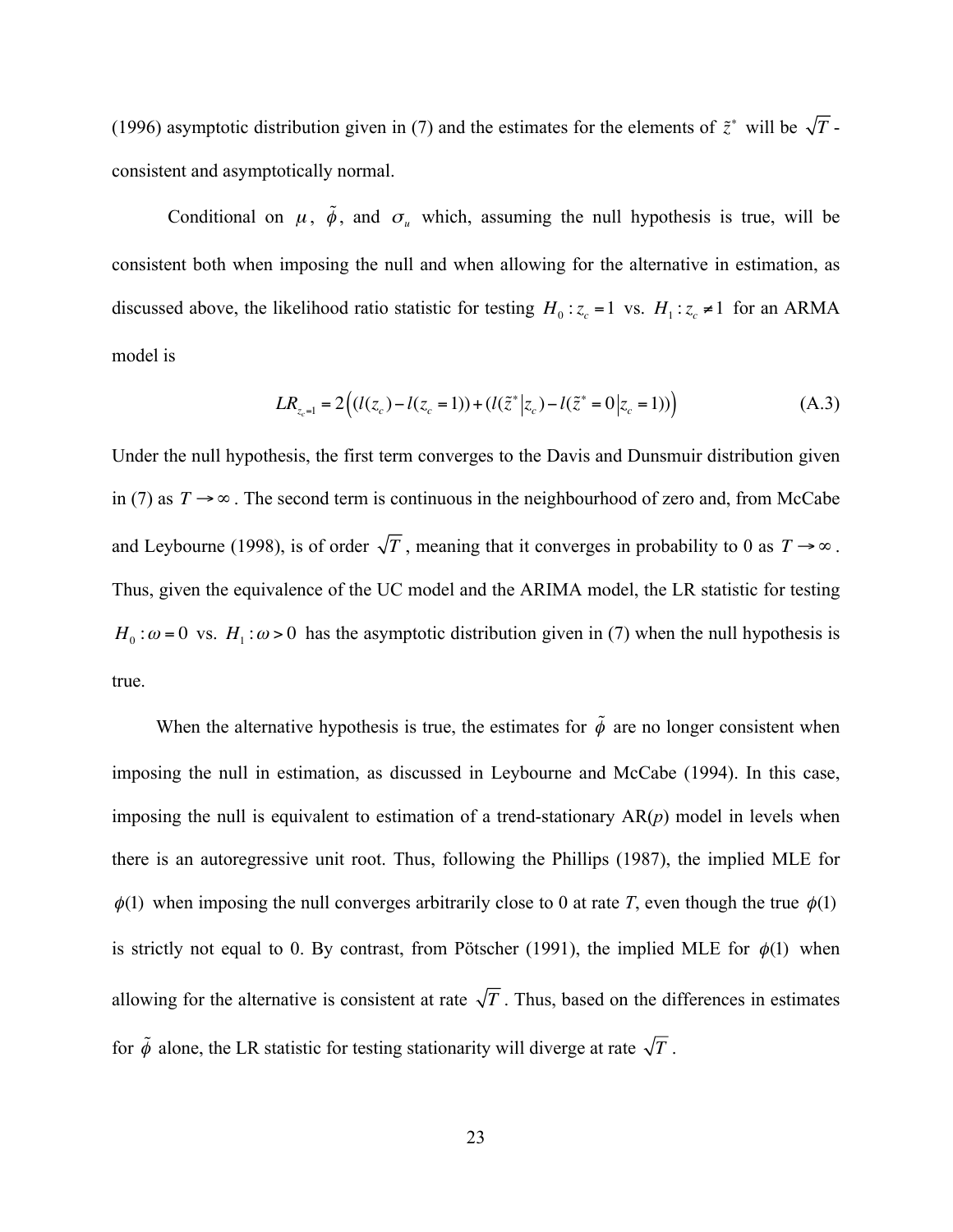For some alternative DGPs, the LR statistic will diverge at a faster rate than  $\sqrt{T}$ . There are four cases to consider.

Case 1: If the correlation between UC innovations is less than perfect,  $\rho \in (-1,1)$  and the MA polynomial  $\theta_c(L)$  is of order 1, the first term of the LR statistic in (A.3) diverges at rate *T*, following Davis, Chen, and Dunsmuir (1996). The second term diverges at rate  $\sqrt{T}$  given the *T* -consistency of the roots of  $\theta^*(L)$ ,  $\tilde{z}^*$ , which follows from the invertibility of  $\theta(L)$  due to Theorem 1 in Teräsvirta (1977) and the consistency results for ARMA models in Pötscher (1991). Thus, in this case, the overall LR statistic in (A.3) diverges at rate *T*.

Case 2: If the correlation between UC innovations is less than perfect,  $\rho \in (-1,1)$  and the MA polynomial  $\theta$ <sub>s</sub> $(L)$  is of order 2 (i.e., the roots closest to 1 are complex conjugates), the LR statistic in (A.3) is modified as follows:

$$
LR_{z_c=1} = 2((l(\tilde{z}_c) - l(\tilde{z}_c = (1,0)^{\prime})) + (l(\tilde{z}^* | \tilde{z}_c) - l(\tilde{z}^* = 0 | \tilde{z}_c = (1,0)^{\prime}))
$$
\n(A.4)

Because the MLE for the MA parameters are  $\sqrt{T}$ -consistent when allowing for the alternative, again following from the invertibility of  $\theta(L)$  due to Theorem 1 in Teräsvirta (1977) and the consistency results for ARMA models in Pötscher (1991), the LR statistic diverges at rate  $\sqrt{T}$  in this case.

Case 3: If the correlation between UC innovations is perfect,  $\rho = \pm 1$ , and the MA polynomial  $\theta_c(L)$  is of order 1, we have a similar result to Case 1. Denoting the vector of roots of  $\theta(L)$  as  $\tilde{z}$ , we have two subcases to consider. First, if all of the roots  $\tilde{z}$  are strictly off the unit circle, then we have the same result as in Case 1 that the LR statistic diverges at rate *T*. However, if some of the roots  $\tilde{z}$  lie on the unit circle, the estimates are consistent following Pötscher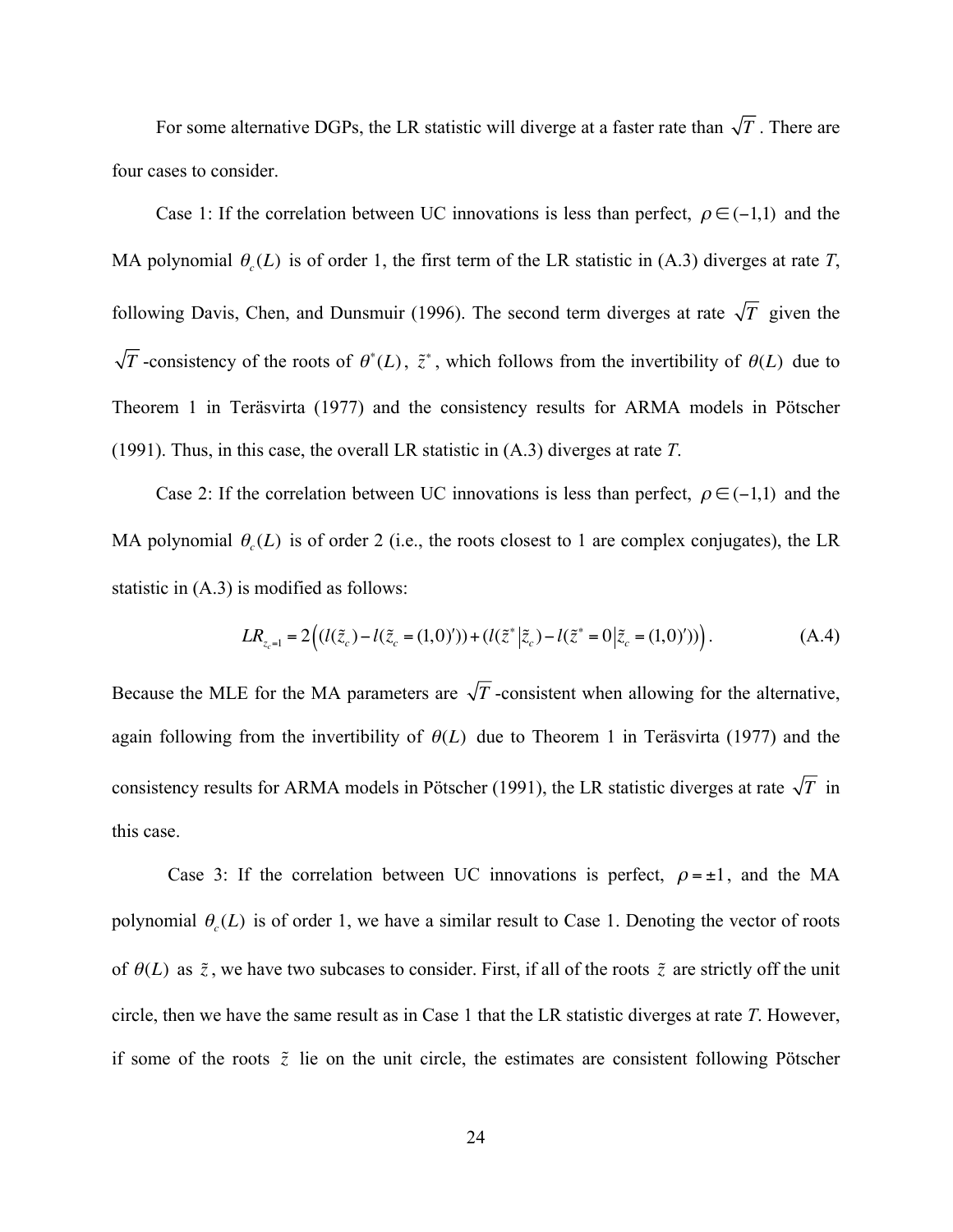(1991), but at an unknown rate. If the second term in (A.3) diverges at a faster rate than *T*, then the LR statistic will diverge at a faster rate. Thus, in this case, the overall LR statistic diverges at least at rate *T*.

Case 4: If the correlation between UC innovations is perfect,  $\rho = \pm 1$ , and the MA polynomial  $\theta_c(L)$  is of order 2, we have a similar result to Case 2. If all of the roots  $\tilde{z}$  are strictly off the unit circle, then we have the same result as in Case 2 that the LR statistic in (A.4) diverges at rate  $\sqrt{T}$ . However, if some of the roots  $\tilde{z}$  lie on the unit circle, the estimates are again consistent at an unknown rate. Thus, in this case, based on the differences in the estimates for  $\tilde{\phi}$ , the LR statistic diverges at least at rate  $\sqrt{T}$ .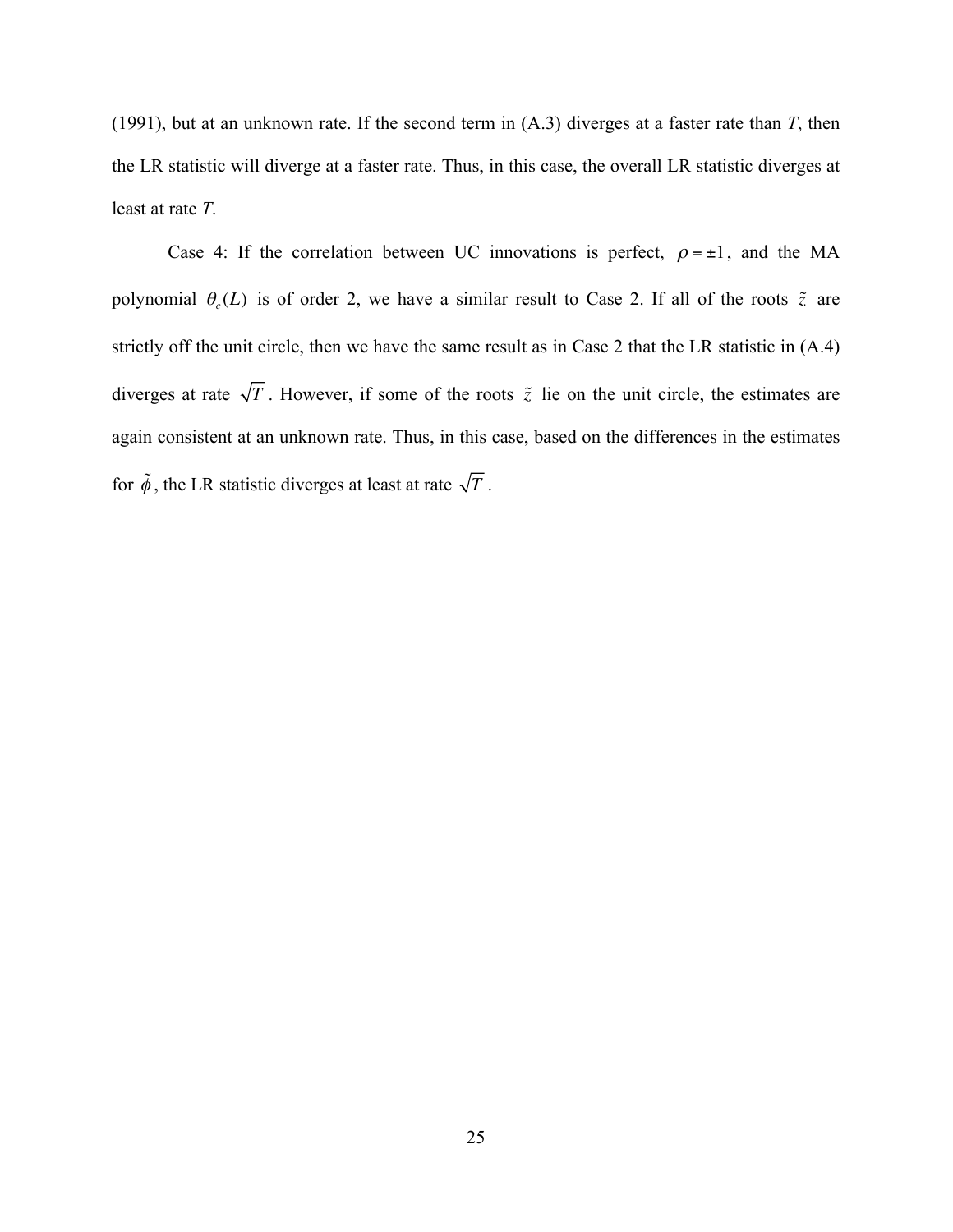## **References**

Bailey, R. W. and A. M. R. Taylor (2002). "An Optimal Test Against a Random Walk Component in a Non-Orthogonal Unobserved Components Model." *Econometrics Journal* 5: 520-532.

Caner, M. and L. Kilian (2001). "Size Distortions of Tests of the Null Hypothesis of Stationarity: Evidence and Implications for the PPP Debate." *Journal of International Money and Finance* 20: 639-657.

Cavaliere, G. and A. M. R. Taylor (2005). "Stationarity Tests Under Time-Varying Second Moments," *Econometric Theory*, 21(06): 1112-1129.

Chen, M., R. A. Davis, and W. T. M. Dunsmuir (1995). "Inference for MA(1) Processes with a Root on or Near the Unit Root Circle," *Probability and Mathematical Statistics*, 5: 227-242.

Davidson, R. and J. G. MacKinnon (2000). "Bootstrap Tests: How Many Bootstraps?" *Econometric Reviews* 19: 55-68.

Davis, R. A., Chen, M., and W. T. M. Dunsmuir (1996). "Inference for Seasonal Moving Average Models with a Unit Root," Athens Conference on Applied Probability and Time Series Analysis: Volume II Time Series Analysis in Memory of E. J. Hannan, Eds. P. M. Robinson and M. Rosenbaltt, Lecture Notes in Statistics No. 115, Springer Verlag, New York: 160-176.

Davis, R.A. and W. T. M. Dunsmuir (1996). "Estimation for MA(1) Processes with a Root on or Near the Unit Circle, *Econometric Theory* 12: 1-29.

DeJong, D., J. Nankervis, N. E. Savin and C. H. Whiteman (1992). "Integration Versus Trend-Stationarity in Time Series." *Econometrica* 60: 423-433.

Dickey, D. A. and W. A. Fuller (1979). "Distribution of the Estimators for Autoregressive Time Series with a Unit Root." *Journal of the American Statistical Association* 74: 427-431.

Gospodivov, N. (2002). "Bootstrap-Based Inference in Models with a Nearly Noninvertible Moving Average Component." *Journal of Business and Economic Statistics* 20: 254-268.

Granger, C. W. J. and P. Newbold (1974). "Spurious Regressions in Econometrics." *Journal of Econometrics* 2: 111-120.

Harvey, A. C. (1989). *Forecasting, Structural Time Series Models and the Kalman Filter* Cambridge, U.K.: Cambridge University Press.

Hobijn, B., P. H. Franses and M. Ooms (2004). "Generalizations of the KPSS-Test for Stationarity" *Statistica Neerlandica* 58(4): 483-502.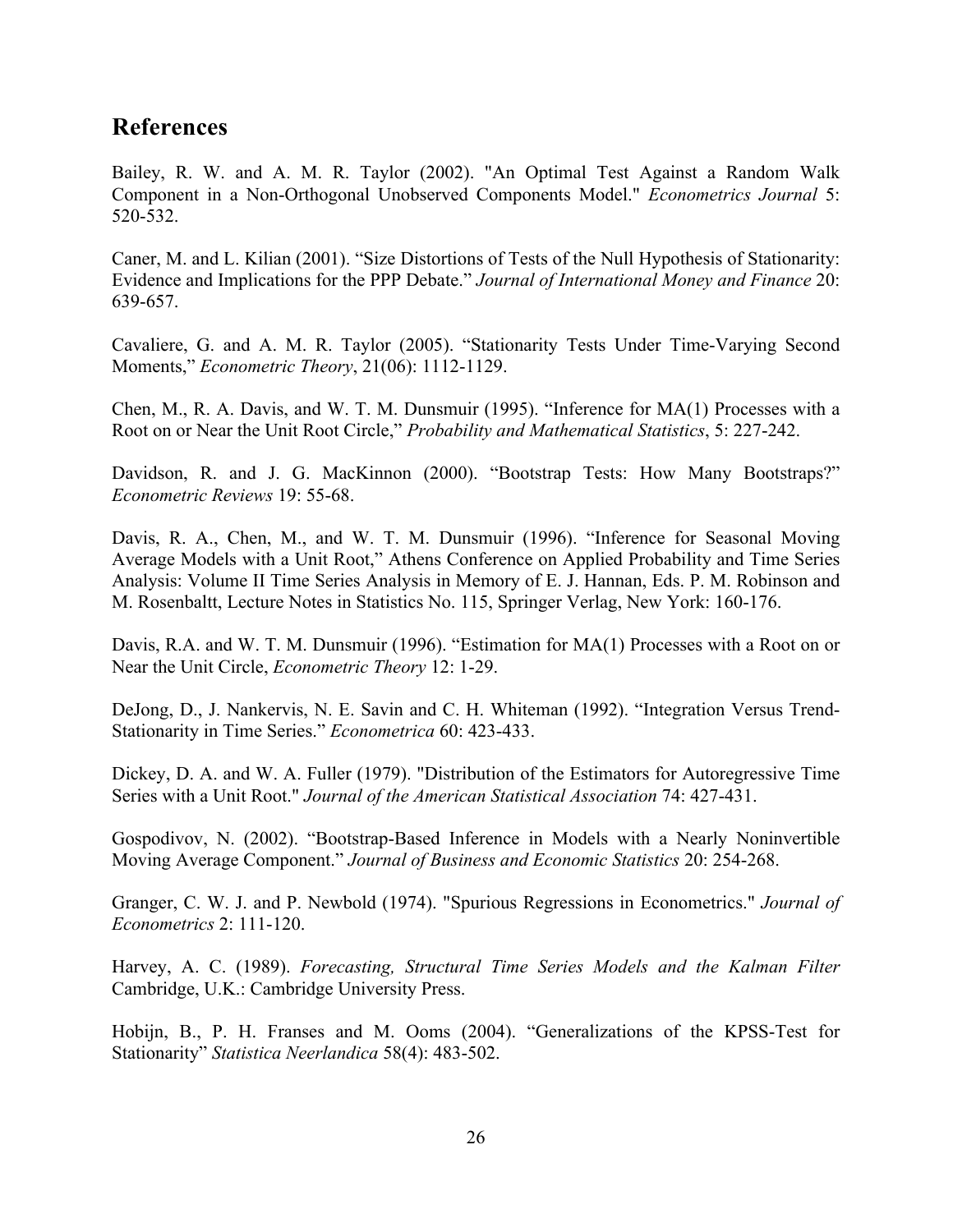Kwiatkowski, D., P. C. B. Phillips, P. Schmidt and Y. Shin (1992). "Testing the Null Hypothesis of Stationarity Against the Alternative of a Unit Root." *Journal of Econometrics* 54: 159-178.

Leybourne, S. J., and B. P. M. McCabe (1994). "A Consistent Test for a Unit Root." *Journal of Business & Economic Statistics* 12(2): 157-166.

MacKinnon, J. (2002). "Bootstrap Inference in Econometrics." *Canadian Journal of Economics* 35: 615-645.

McCabe, B. P. M., and S. J. Leybourne (1998). "On Estimating an ARMA Model with an MA Unit Root." *Econometric Theory* 14: 326-338.

Mitra, S., and T. M. Sinclair (forthcoming). "Output Fluctuations in the G-7: An Unobserved Components Approach." *Macroeconomic Dynamics*.

Morley, J. C. (2007). "The Slow Adjustment of Aggregate Consumption to Permanent Income." *Journal of Money, Credit, and Banking* 39: 615-638.

Morley, J. C., C. R. Nelson, and E. Zivot (2003). "Why Are the Beveridge-Nelson and Unobserved-Components Decompositions of GDP So Different?" *The Review of Economics and Statistics* 85(2): 235-243.

Müller, U. K. (2005). "Size and Power of Tests of Stationarity in Highly Autocorrelated Time Series." *Journal of Econometrics* 128: 195-213.

Nabeya, S. and K. Tanaka (1988). "Asymptotic Theory of a Test for the Constancy of Regression Coefficients Against the Random Walk Alternative." *Annals of Statistics* 16: 218-35.

Nelson, C. R. and C. I. Plosser (1982). "Trends and Random Walks in Macroeconomic Time Series." *Journal of Monetary Economics* 10: 139-162.

Newey, W.K. and K. D. West (1994). "Automatic Lag Selection in Covariance Matrix Estimation." *Review of Economic Studies* 61: 631-653.

Nyblom, J. (1989). "Testing for the Constancy of Parameters Over Time." *Journal of the American Statistical Association* 84(405): 223-230.

Nyblom, J. and T. Mäkeläinen (1983). "Comparison of Tests for the Presence of Random Walk Coefficients in a Simple Linear Model." *Journal of the American Statistical Association* 78: 856- 64.

Phillips, P. C. B. (1987). "Time Series Regression with a Unit Root," *Econometrica* 55: 277-301.

Pötscher, B. M. (1991). "Noninvertibility and Psuedo-Maximum Likelihood Estimation of Misspecified ARMA Models," *Econometric Theory* 7: 435-449.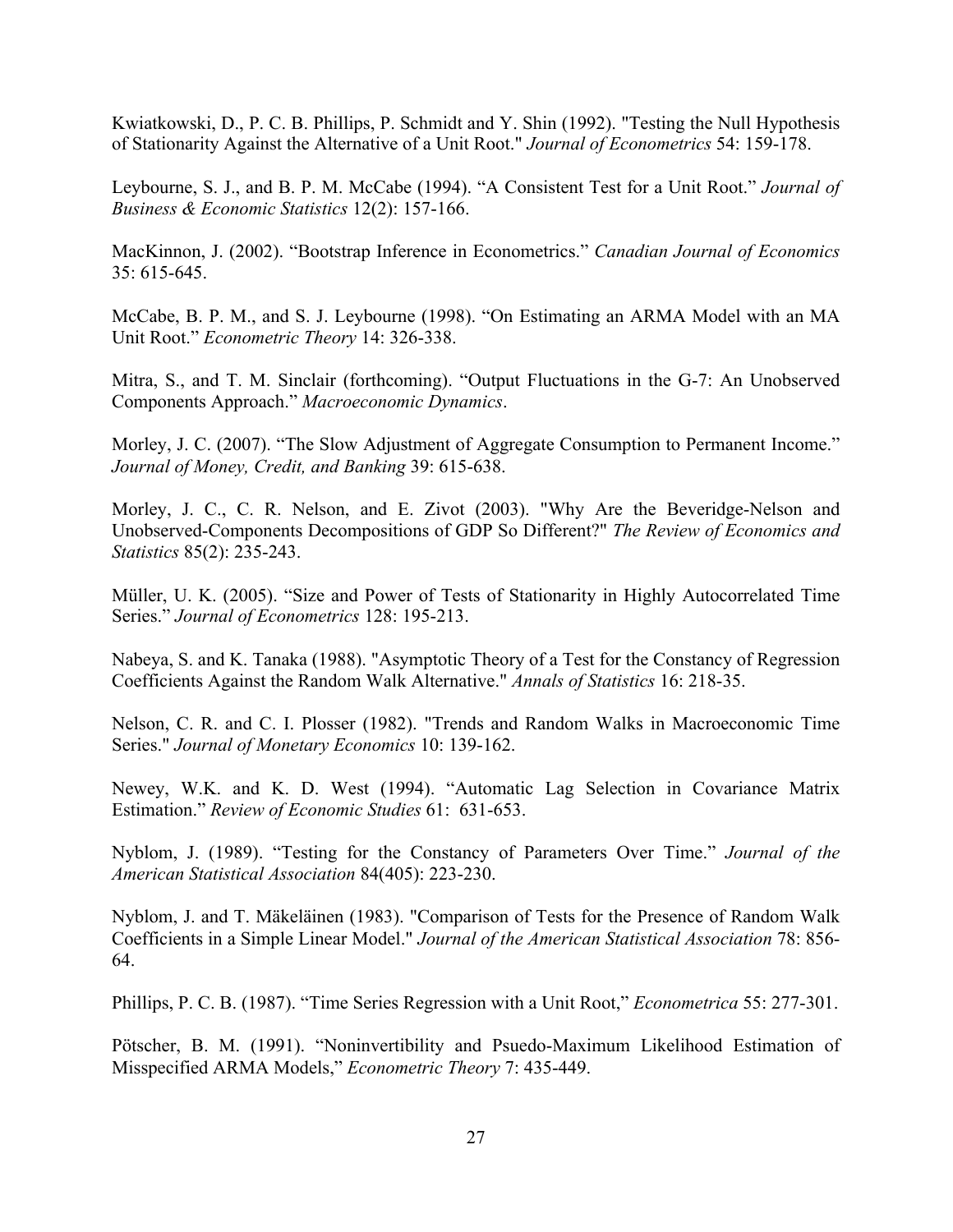Rothman, P. (1997). "More Uncertainty about the Unit Root in U.S. Real GNP." *Journal of Macroeconomics* 19(4): 771-780.

Rudebusch, G. D. (1992). "Trends and Random Walks in Macroeconomic Time Series: A Re-Examination." *International Economic Review* 33: 661-680.

Rudebusch, G. D. (1993). "The Uncertain Unit Root in Real GNP." *The American Economic Review* 83: 264-272.

Teräsvirta, T. (1977). "The Invertibility of Sums of Discrete MA and ARMA Processes," Scandinavian Journal of Statistics 4(4): 165-170.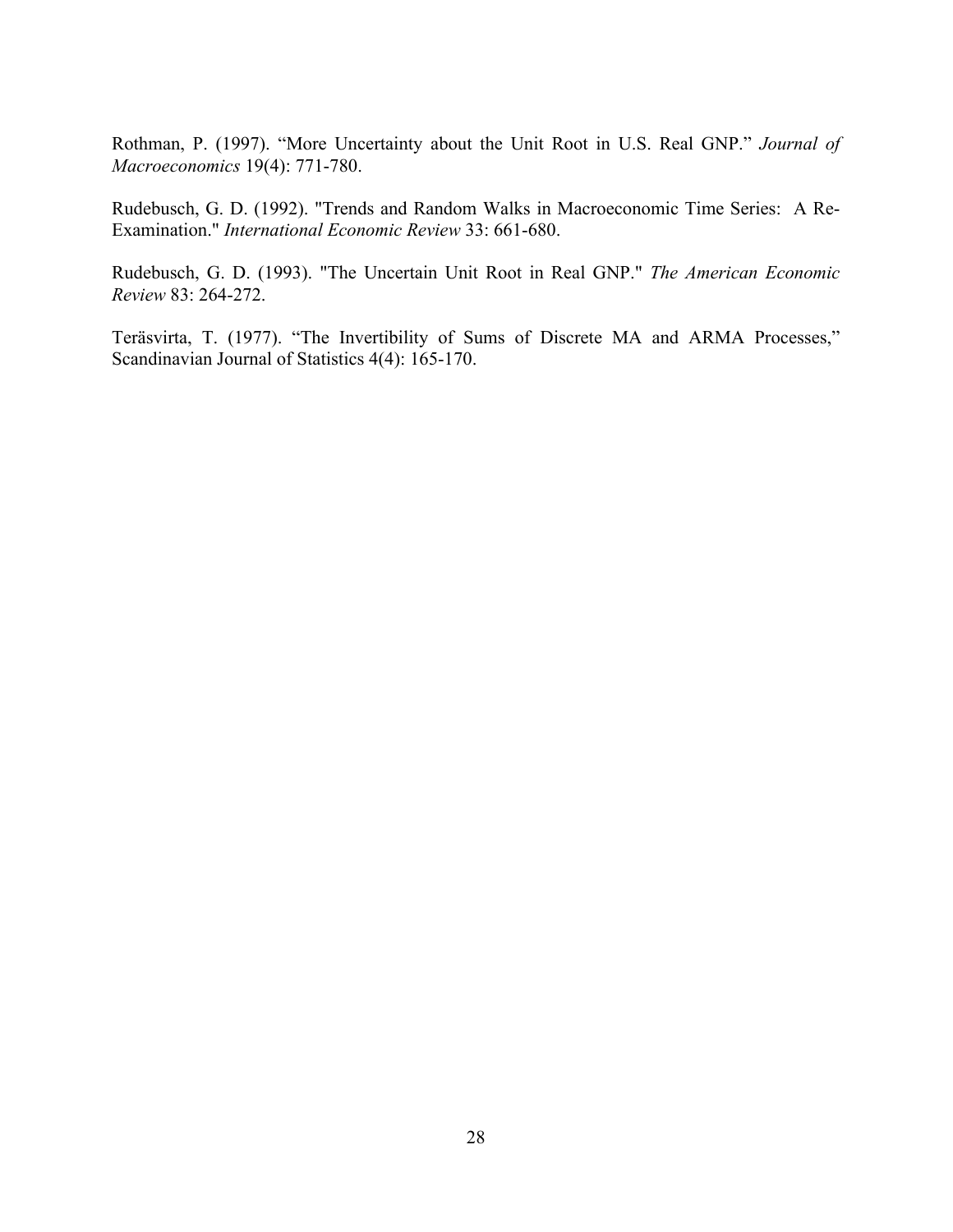# **Table 1: Asymptotic Critical Values for the LR Test of Stationarity**

|                       | 10%  | 5%   | $1\%$ |
|-----------------------|------|------|-------|
| <b>Critical Value</b> | 0.96 | 1.89 | +.4∠  |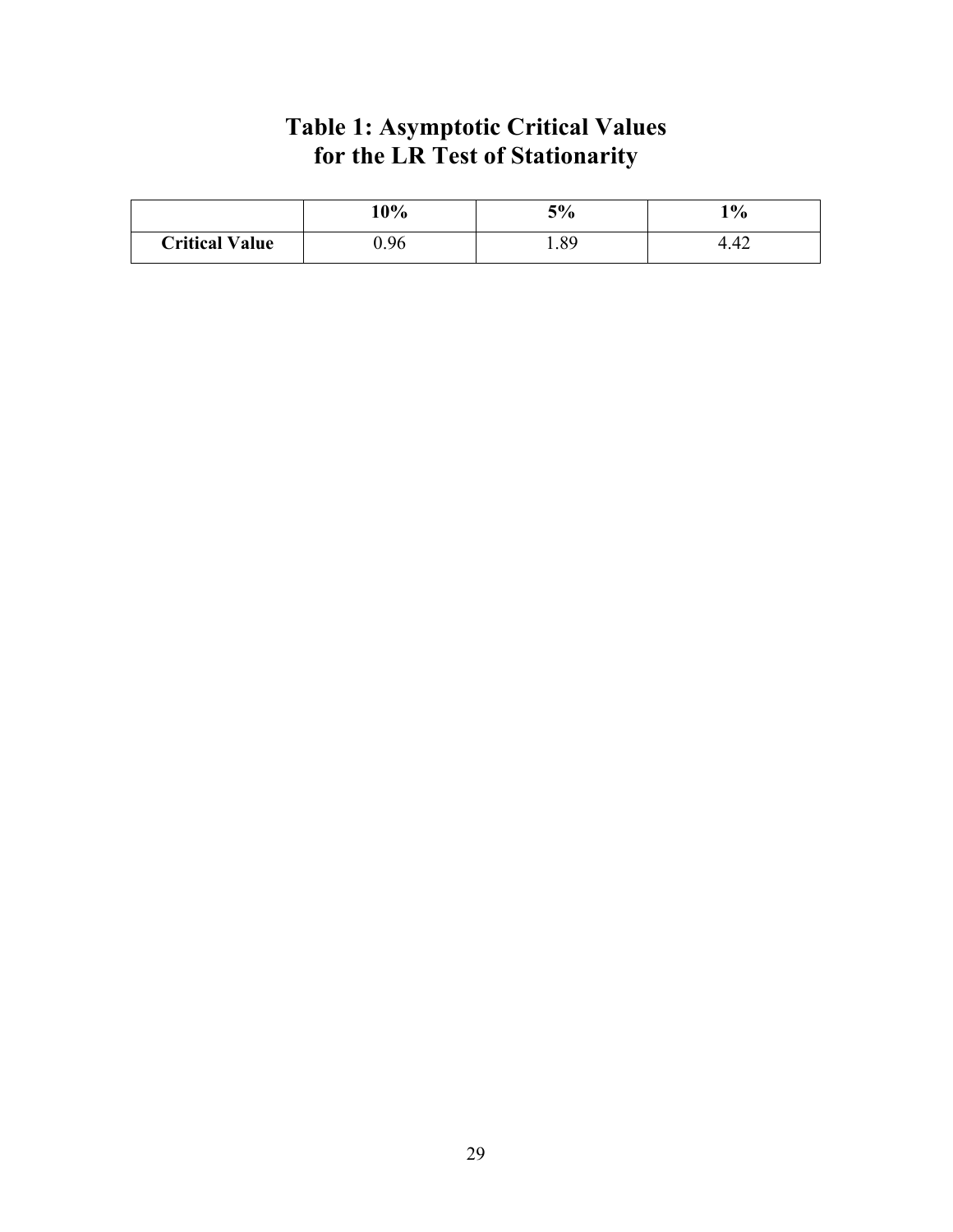# **Table 2: Parameter Estimates Used for the Monte Carlo Simulations and Empirical Results**

| <b>Description</b>                   |                         | AR(2)              | UC               |
|--------------------------------------|-------------------------|--------------------|------------------|
| <b>Log Likelihood</b>                | <b>LLV</b>              | $-319.275$         | $-316.049$       |
| <b>S.D. of Permanent Innovation</b>  | $\sigma_{\eta}$         | Restricted to be 0 | 1.115<br>(0.127) |
|                                      | $\sigma_{\epsilon}$     | 0.917              | 0.560            |
| <b>S.D. of Temporary Innovation</b>  |                         | (0.042)            | (0.127)          |
|                                      | $\sigma_{\eta\epsilon}$ |                    | $-0.944$         |
| <b>Correlation btwn. Innovations</b> |                         |                    | (0.006)          |
| <b>Drift</b>                         | μ                       | 0.830              | 0.826            |
|                                      |                         | (0.022)            | (0.031)          |
| 1 <sup>st</sup> AR parameter         | $\varphi_1$             | 1.317              | 1.363            |
|                                      |                         | (0.061)            | (0.099)          |
| 2 <sup>nd</sup>                      | $\varphi_2$             | $-0.346$           | $-0.779$         |
| <b>AR</b> parameter                  |                         | (0.061)            | (0.107)          |

Table 2a: Quarterly Real GDP 1947.1 - 2006.4

Table 2b: Quarterly average unemployment rate 1948.1-2006.4

| <b>Description</b>                   |                         | AR(2)               | UC                  |
|--------------------------------------|-------------------------|---------------------|---------------------|
| <b>Log Likelihood</b>                | <b>LLV</b>              | $-50.401$           | $-47.877$           |
| <b>S.D. of Permanent Innovation</b>  | $\sigma_{\eta}$         | Restricted to be 0  | 0.212<br>(0.109)    |
| <b>S.D. of Temporary Innovation</b>  | $\sigma_{\epsilon}$     | 0.298<br>(0.014)    | 0.385<br>(0.053)    |
| <b>Correlation btwn. Innovations</b> | $\sigma_{\eta\epsilon}$ |                     | $-0.763$<br>(0.120) |
| Drift                                | μ                       | 0.005<br>(0.005)    | 0.003<br>(0.014)    |
| 1 <sup>st</sup> AR parameter         | $\varphi_1$             | 1.585<br>(0.049)    | 1.481<br>(0.074)    |
| <b>AR</b> parameter                  | $\varphi_2$             | $-0.642$<br>(0.050) | $-0.584$<br>(0.075) |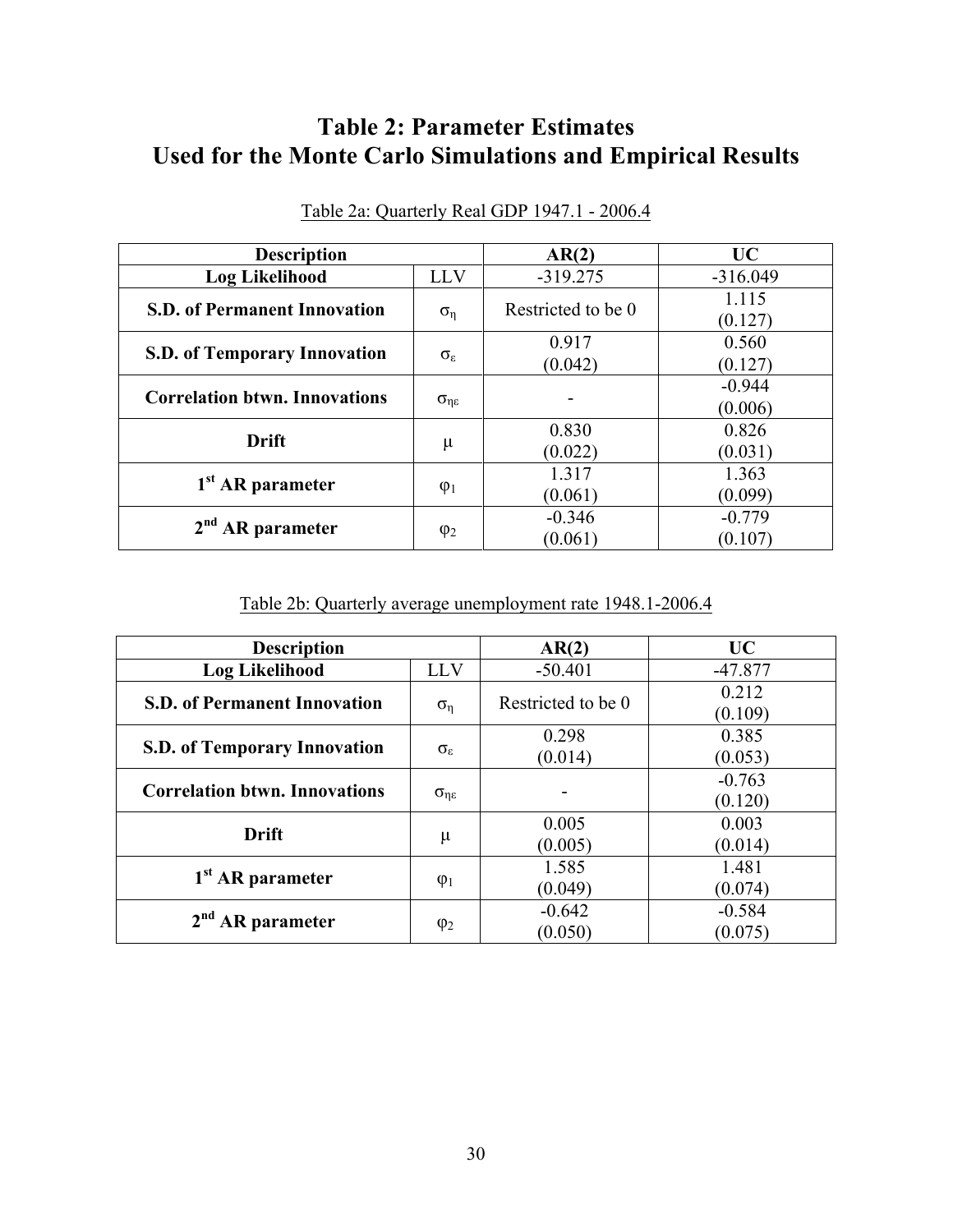| <b>Description</b>                   |                         | AR(2)               | <b>UC</b>                |
|--------------------------------------|-------------------------|---------------------|--------------------------|
| <b>Log Likelihood</b>                | LLV                     | $-186.780$          | $-180.649$               |
| <b>S.D. of Permanent Innovation</b>  | $\sigma_{\eta}$         | Restricted to be 0  | 2.836<br>(0.219)         |
| <b>S.D. of Temporary Innovation</b>  | $\sigma_{\epsilon}$     | 0.528<br>(0.024)    | 2.577<br>(0.217)         |
| <b>Correlation btwn. Innovations</b> | $\sigma_{\eta\epsilon}$ |                     | $-1.000$<br>$\mathbf{L}$ |
| <b>Drift</b>                         | $\mu$                   | 0.924<br>(0.083)    | 0.933<br>(0.189)         |
| 1 <sup>st</sup> AR parameter         | $\varphi_1$             | 1.762<br>(0.042)    | 0.778<br>(0.021)         |
| <b>AR</b> parameter                  | $\varphi_2$             | $-0.763$<br>(0.042) | 0.100<br>(0.021)         |

Table 2c: Quarterly average of monthly CPI Index 1947.1 - 2006.4

Note: Standard errors in this table are based on fixing the correlation at its MLE.

## Table 2d: Quarterly average payroll employment 1939.1-2006.4

| <b>Description</b>                   |                         | AR(2)               | <b>UC</b>           |
|--------------------------------------|-------------------------|---------------------|---------------------|
| <b>Log Likelihood</b>                | <b>LLV</b>              | $-248.895$          | $-226.851$          |
| <b>S.D. of Permanent Innovation</b>  | $\sigma_{\eta}$         | Restricted to be 0  | 1.066<br>(0.003)    |
| <b>S.D. of Temporary Innovation</b>  | $\sigma_{\epsilon}$     | 0.600<br>(0.026)    | 1.373<br>(0.010)    |
| <b>Correlation btwn. Innovations</b> | $\sigma_{\eta\epsilon}$ |                     | $-1.000$<br>Ξ,      |
| <b>Drift</b>                         | μ                       | 0.536<br>(0.016)    | 0.602<br>(0.065)    |
| $1st$ AR parameter                   | $\varphi_1$             | 1.734<br>(0.040)    | 1.522<br>(0.028)    |
| 2 <sup>nd</sup> AR parameter         | $\varphi_2$             | $-0.760$<br>(0.041) | $-0.525$<br>(0.031) |

Note: Standard errors in this table are based on fixing the correlation at its MLE.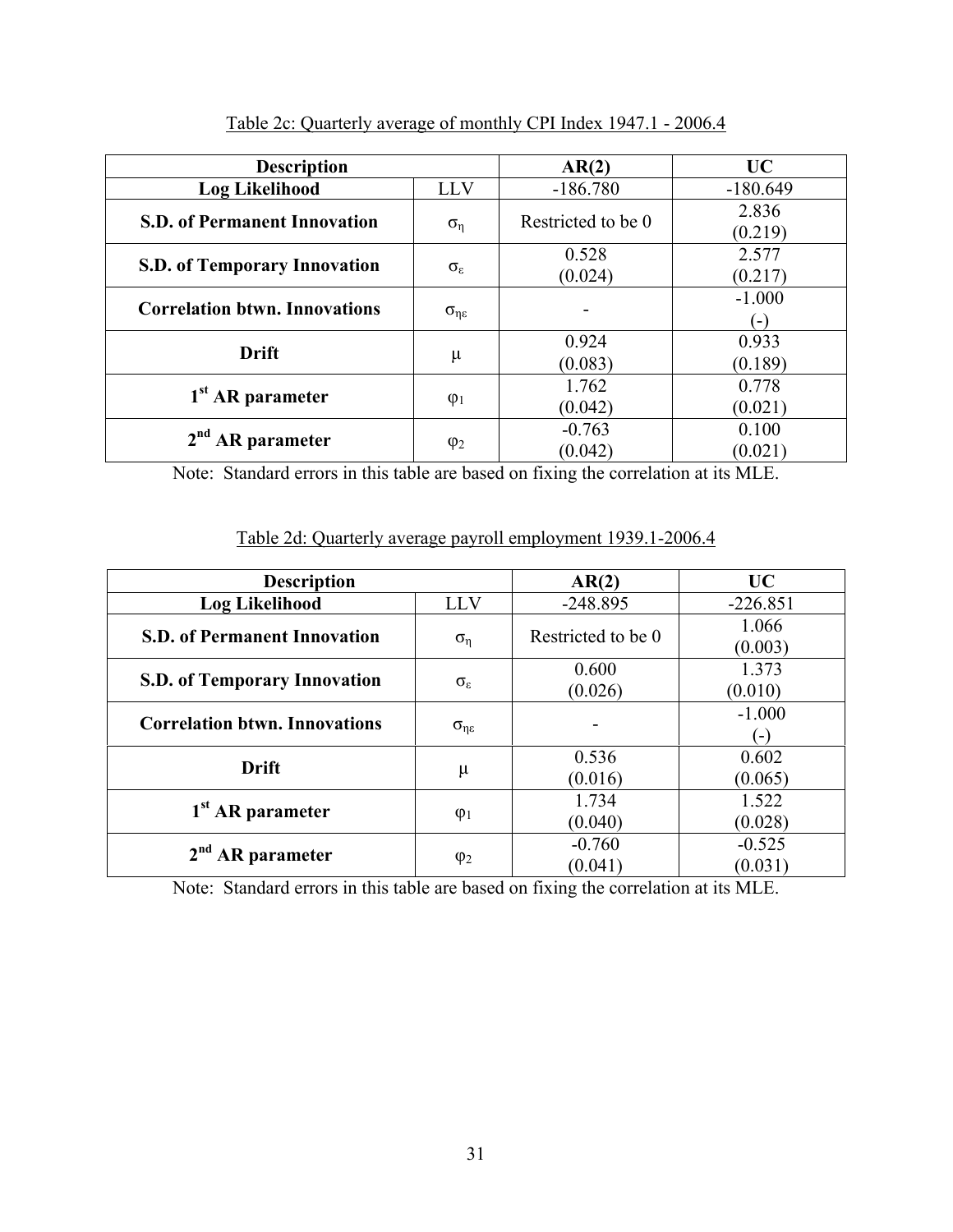# **Table 3: Monte Carlo Results**

| <b>Nominal Size 5%</b> | <b>Asymptotic</b> | <b>Bootstrap</b> |
|------------------------|-------------------|------------------|
| <b>KPSS</b>            | 62.6%             | 5.8%             |
| <b>LMC</b>             | 25.2%             | $9.0\%$          |
| <b>LR</b>              | 18.4%             | 4.8%             |
|                        |                   |                  |
| Power                  | <b>Asymptotic</b> | <b>Bootstrap</b> |
| <b>KPSS</b>            | 84.4%             | 19.8%            |
| <b>LMC</b>             | 95.6%             | 51.4%            |
| LR                     | 93.7%             | 77.0%            |

Table 3a: Based on U.S. Real GDP Parameter Estimates

Table 3b: Based on Unemployment Rate Parameter Estimates

| <b>Nominal Size 5%</b> | <b>Asymptotic</b> | <b>Bootstrap</b> |
|------------------------|-------------------|------------------|
| <b>KPSS</b>            | 17.9%             | 6.4%             |
| <b>LMC</b>             | $9.2\%$           | 7.3%             |
| <b>LR</b>              | 0.3%              | 4.8%             |
|                        |                   |                  |
| Power                  | <b>Asymptotic</b> | <b>Bootstrap</b> |
| <b>KPSS</b>            | 56.9%             | 45.9%            |
| <b>LMC</b>             | 60.5%             | 52.8%            |
| LR                     | 16.3%             | 49.2%            |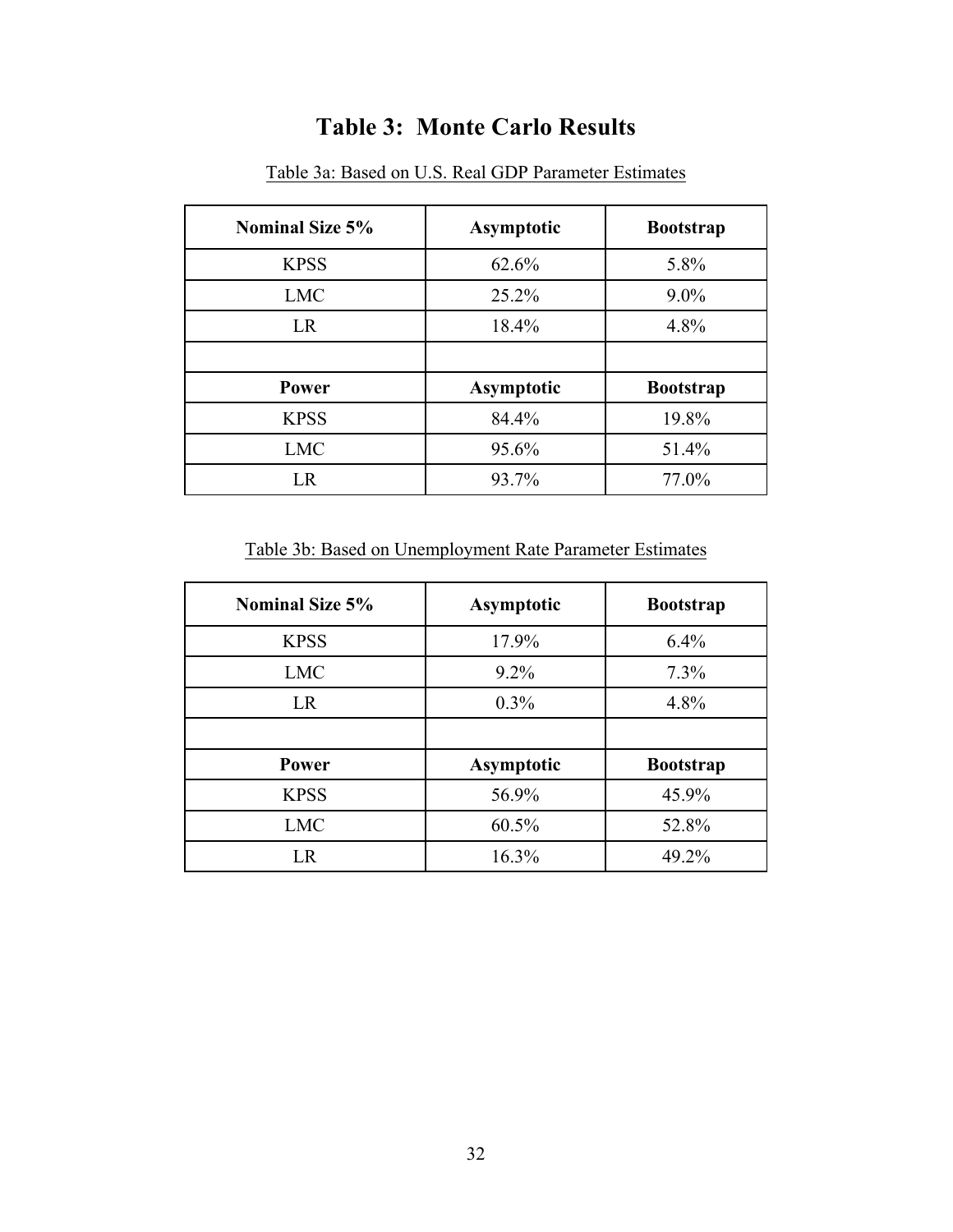| <b>Nominal Size 5%</b> | <b>Asymptotic</b> | <b>Bootstrap</b> |
|------------------------|-------------------|------------------|
| <b>KPSS</b>            | 86.3%             | 11.3%            |
| <b>LMC</b>             | 27.1%             | 11.4%            |
| <b>LR</b>              | 3.6%              | 3.4%             |
|                        |                   |                  |
| Power                  | <b>Asymptotic</b> | <b>Bootstrap</b> |
| <b>KPSS</b>            | 90.5%             | 10.4%            |
| <b>LMC</b>             | 93.8%             | 24.5%            |
| LR                     | 55.7%             | 63.2%            |

Table 3c: Based on CPI Parameter Estimates

Table 3d: Based on Payroll Employment Parameter Estimates

| <b>Nominal Size 5%</b> | <b>Asymptotic</b> | <b>Bootstrap</b> |
|------------------------|-------------------|------------------|
| <b>KPSS</b>            | 23.8%             | $6.2\%$          |
| <b>LMC</b>             | 6.9%              | 7.1%             |
| <b>LR</b>              | 0.6%              | 4.2%             |
|                        |                   |                  |
| Power                  | <b>Asymptotic</b> | <b>Bootstrap</b> |
| <b>KPSS</b>            | 85.9%             | 21.7%            |
| <b>LMC</b>             | 59.0%             | 21.7%            |
| LR                     | 100%              | 100.0%           |